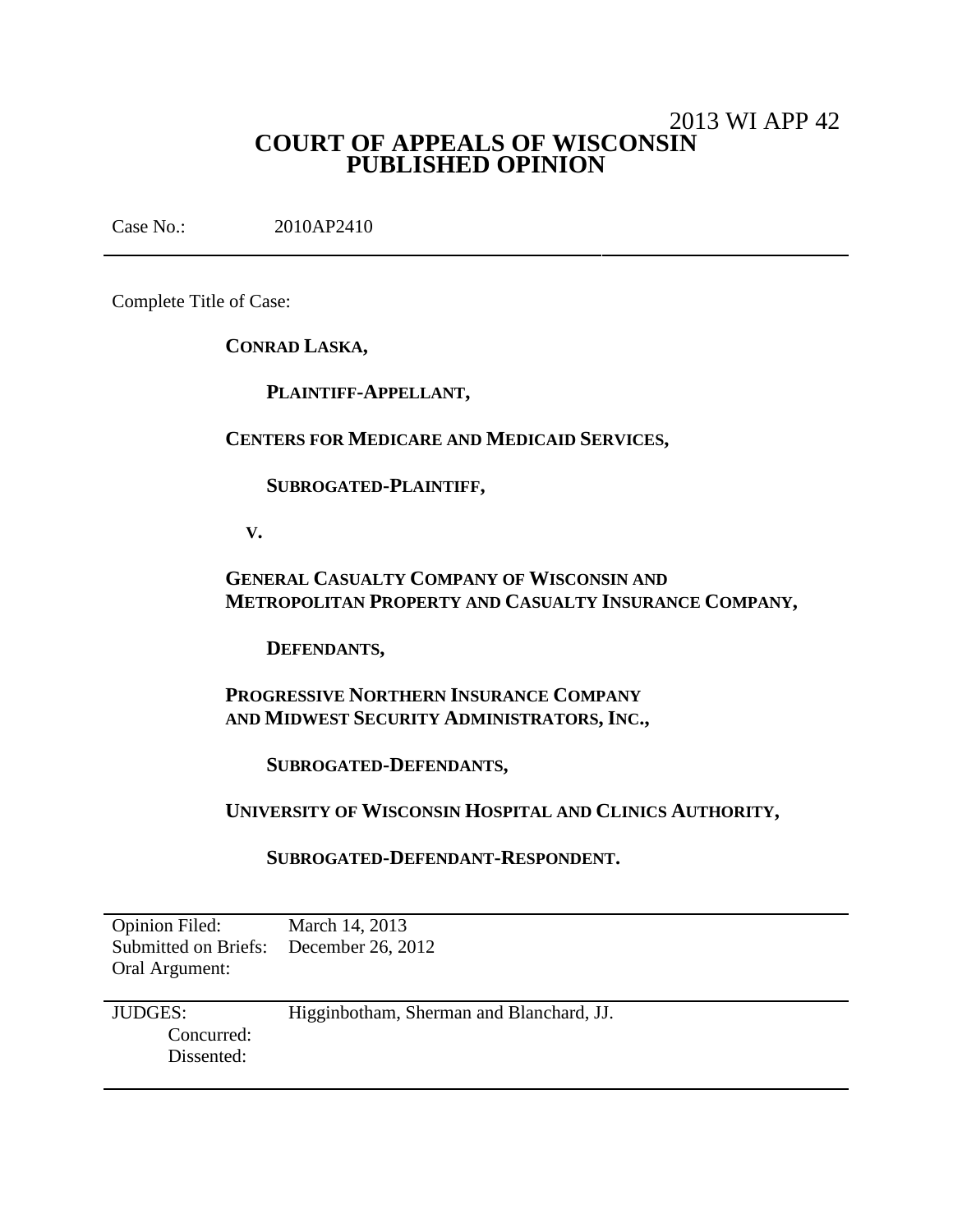| Appellant         |                                                                                                                                                                        |
|-------------------|------------------------------------------------------------------------------------------------------------------------------------------------------------------------|
| <b>ATTORNEYS:</b> | On behalf of the plaintiff-appellant, the cause was submitted on the briefs<br>of Anne MacArthur and Rhonda L. Lanford of Habush Habush & Rottier,<br>S.C., Madison.   |
| Respondent        |                                                                                                                                                                        |
| <b>ATTORNEYS:</b> | On behalf of the subrogated-defendant-respondent, the cause was<br>submitted on the briefs of Mark Sweet of Neuberger, Wakeman, Lorenz,<br>Griggs, & Sweet, Watertown. |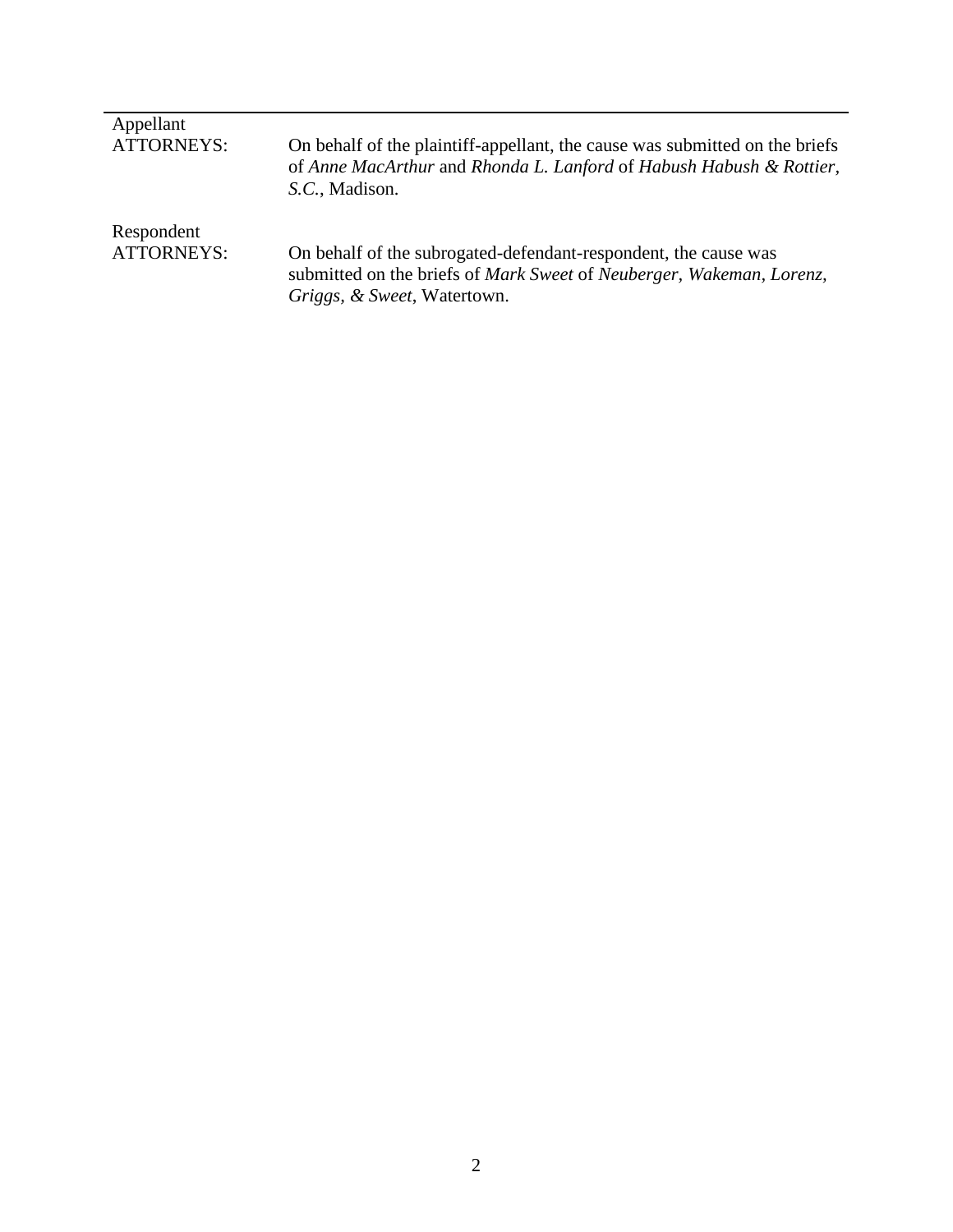# **2013 WI App 42**

# **COURT OF APPEALS DECISION DATED AND FILED**

# **March 14, 2013**

**Diane M. Fremgen Clerk of Court of Appeals**

# **NOTICE**

**This opinion is subject to further editing. If published, the official version will appear in the bound volume of the Official Reports.**

**A party may file with the Supreme Court a petition to review an adverse decision by the Court of Appeals.** *See* **WIS. STAT. § 808.10 and RULE 809.62.**

**Appeal No. 2010AP2410**

**Cir. Ct. No. 2008CV4269**

# **STATE OF WISCONSIN IN COURT OF APPEALS**

**CONRAD LASKA,**

**PLAINTIFF-APPELLANT,**

**CENTERS FOR MEDICARE AND MEDICAID SERVICES,**

**SUBROGATED-PLAINTIFF,**

**V.**

**GENERAL CASUALTY COMPANY OF WISCONSIN AND METROPOLITAN PROPERTY AND CASUALTY INSURANCE COMPANY,**

**DEFENDANTS,**

**PROGRESSIVE NORTHERN INSURANCE COMPANY AND MIDWEST SECURITY ADMINISTRATORS, INC.,**

**SUBROGATED-DEFENDANTS,**

**UNIVERSITY OF WISCONSIN HOSPITAL AND CLINICS AUTHORITY,**

**SUBROGATED-DEFENDANT-RESPONDENT.**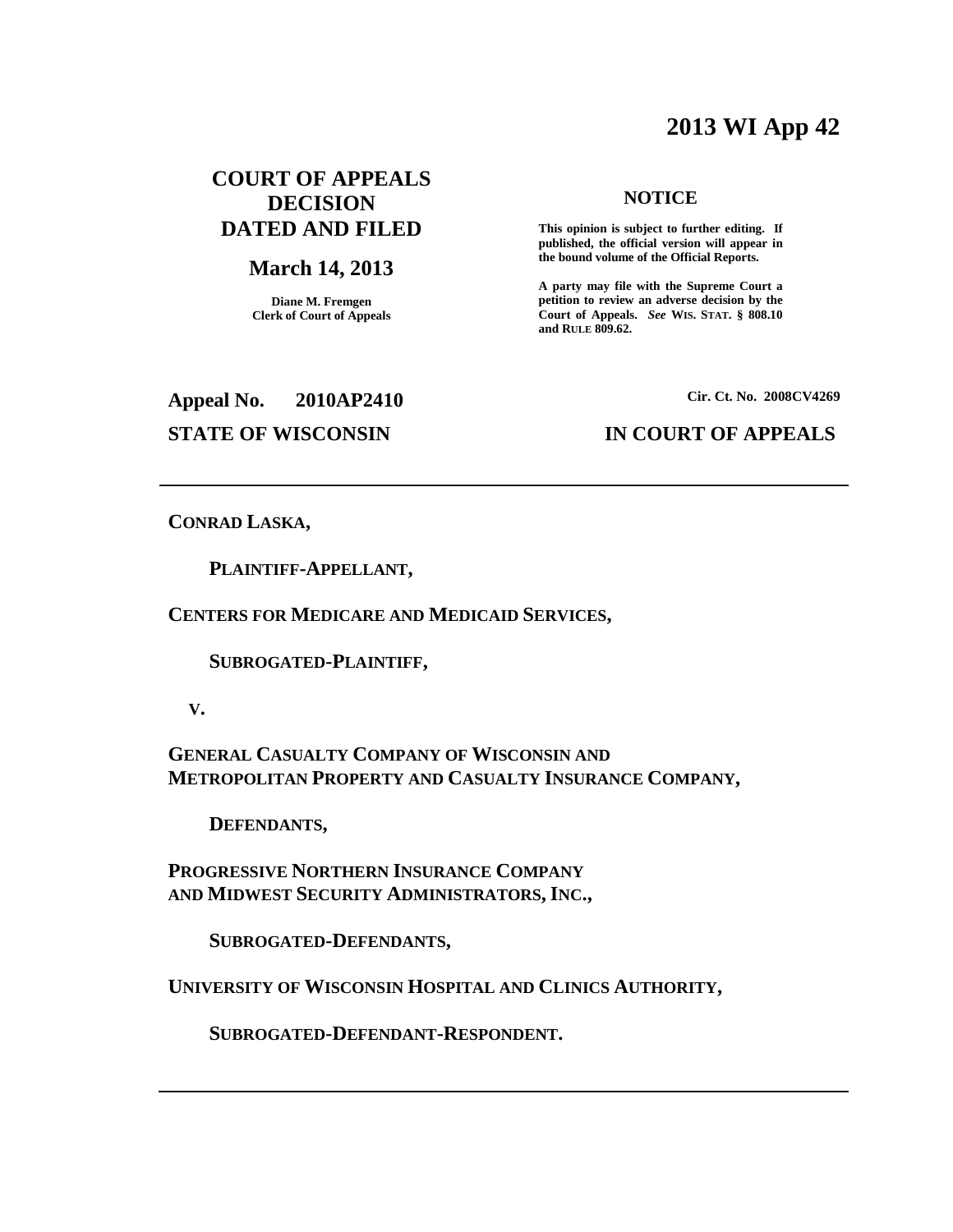No. 2010AP2410

APPEAL from a judgment of the circuit court for Dane County: JOHN C. ALBERT, Judge. *Affirmed*.

Before Higginbotham, Sherman and Blanchard, JJ.

¶1 BLANCHARD, J. Conrad Laska was eligible for health care coverage through the Medicare program when he received treatment for injuries that he suffered in a motor vehicle accident. He was treated at the University of Wisconsin Hospital and Clinics (the "Hospital"). The Hospital, instead of billing Medicare for the treatment, as it indisputably could have done, filed a statutory lien against any tort claims Laska might have and against any settlement or judgment resulting from those claims.

¶2 Laska appeals a circuit court judgment that allowed the Hospital to enforce its lien. He argues that the circuit court erred in interpreting federal Medicare law to allow the Hospital to enforce the lien after expiration of the time period within which the Hospital could have billed Medicare for Laska's treatment. He also argues that *Dorr v. Sacred Heart Hospital*, 228 Wis. 2d 425, 597 N.W.2d 462 (Ct. App. 1999), bars enforcement of the lien, and that a recent supreme court case limiting *Dorr*, *Gister v. American Family Mutual Insurance Co.*, 2012 WI 86, 342 Wis. 2d 496, 818 N.W.2d 880, does not change the analysis here. We reject Laska's arguments and affirm the judgment.

# **BACKGROUND**

¶3 Laska sustained his injuries in May 2007. As indicated above, he was eligible for Medicare when treated. The Hospital's charges for Laska's treatment totaled \$19,423.26.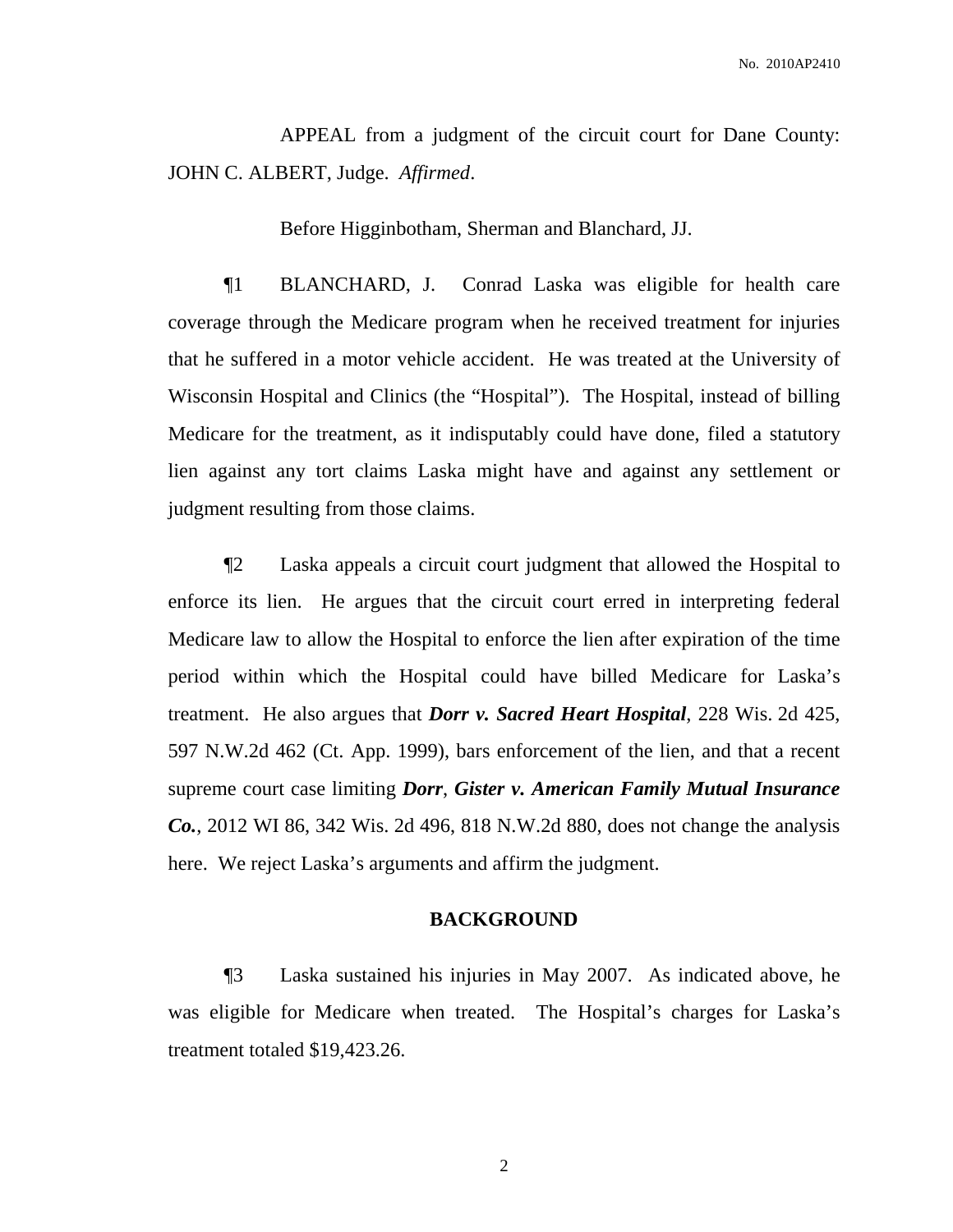¶4 Instead of billing Medicare, the Hospital filed a lien under the hospital lien statute, WIS. STAT.  $\S 779.80$  (2011-12),<sup>1</sup> which provides, in part, as follows:

> **(1)** Every corporation, association or other organization operating as a charitable institution and maintaining a hospital in this state shall have a lien for services rendered, by way of treatment, care or maintenance, to any person who has sustained personal injuries as a result of the negligence, wrongful act or any tort of any other person.

> **(2)** Such lien shall attach to any and all rights of action, suits, claims, demands and upon any judgment, award or determination, and upon the proceeds of any settlement which such injured person, or legal representatives[,] might have against any such other person for damages on account of such injuries, for the amount of the reasonable and necessary charges of such hospital.

¶5 The lien here provided that the Hospital "claims a lien on any money due or owing, or any claim for compensation damages, award, contributions, settlement or judgment, on behalf of the injured person." For shorthand, we sometimes refer in this opinion to the Hospital's lien as simply a lien against Laska's tort claims.

¶6 In September 2008, Laska initiated the action underlying this appeal by bringing tort claims against multiple defendants. He joined the Hospital in the suit because of its lien. The Hospital counterclaimed, seeking a judgment for the value of the lien plus expenses.

 $1$  All references to the Wisconsin Statutes are to the 2011-12 version unless otherwise noted.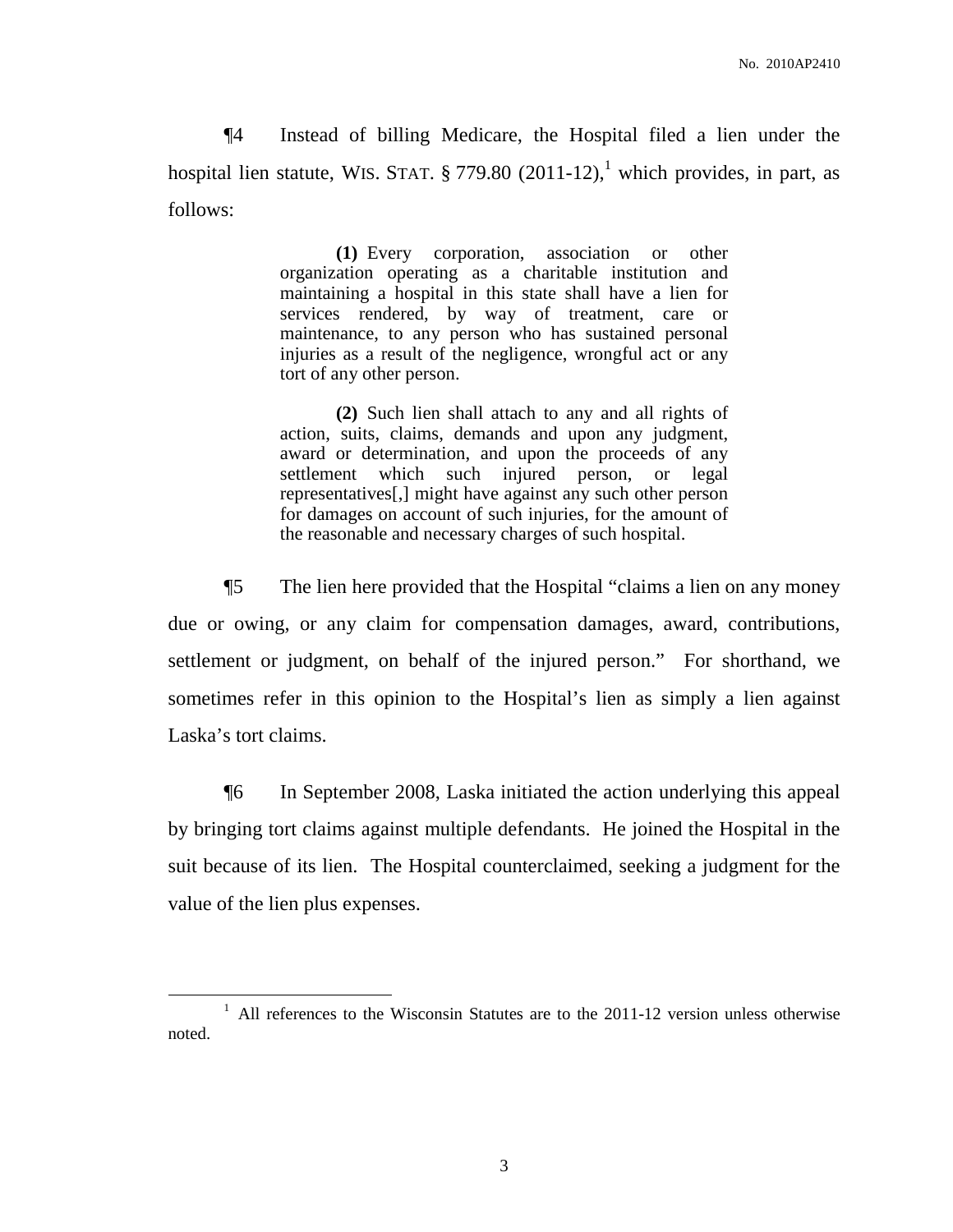¶7 The period during which the Hospital could bill Medicare for Laska's treatment expired on December 31, 2008, without the Hospital having submitted a bill to Medicare.

¶8 After the expiration of the Medicare billing period, Laska settled his claims in this action with all parties except the Hospital. In June 2009, he executed a release of claims that reserved the question of whether the Hospital could enforce its lien.

¶9 Laska moved for summary judgment against the Hospital on the lien issue. He argued that the court should follow the interpretation of federal Medicare law contained in a 2000 U.S. Department of Health and Human Services ("Department") Memorandum.

¶10 The 2000 Memorandum focuses on the issue presented here, namely whether providers such as the Hospital may enforce liens after the Medicare billing period has expired. The Memorandum concludes that providers may not enforce liens after that time. The 2000 Memorandum is based on a federal Medicare statute referred to as the "Provider Agreement" Statute, 42 U.S.C. § 1395cc. Under the Provider Agreement Statute, health care providers participating in the Medicare program may "not … charge … any individual or any other person for … services for which such individual is entitled to have payment made under [Medicare]."  $§ 1395cc(a)(1)(A)(i)$ .

¶11 In response to Laska's motion for summary judgment, the Hospital contended that the Department's 2000 Memorandum incorrectly interpreted the law, and that federal law did not require the Hospital to withdraw its lien. The Hospital relied, in part, on a separate federal Medicare statute, referred to as the "Secondary Payer" Statute, 42 U.S.C. 1395y(b). The Secondary Payer Statute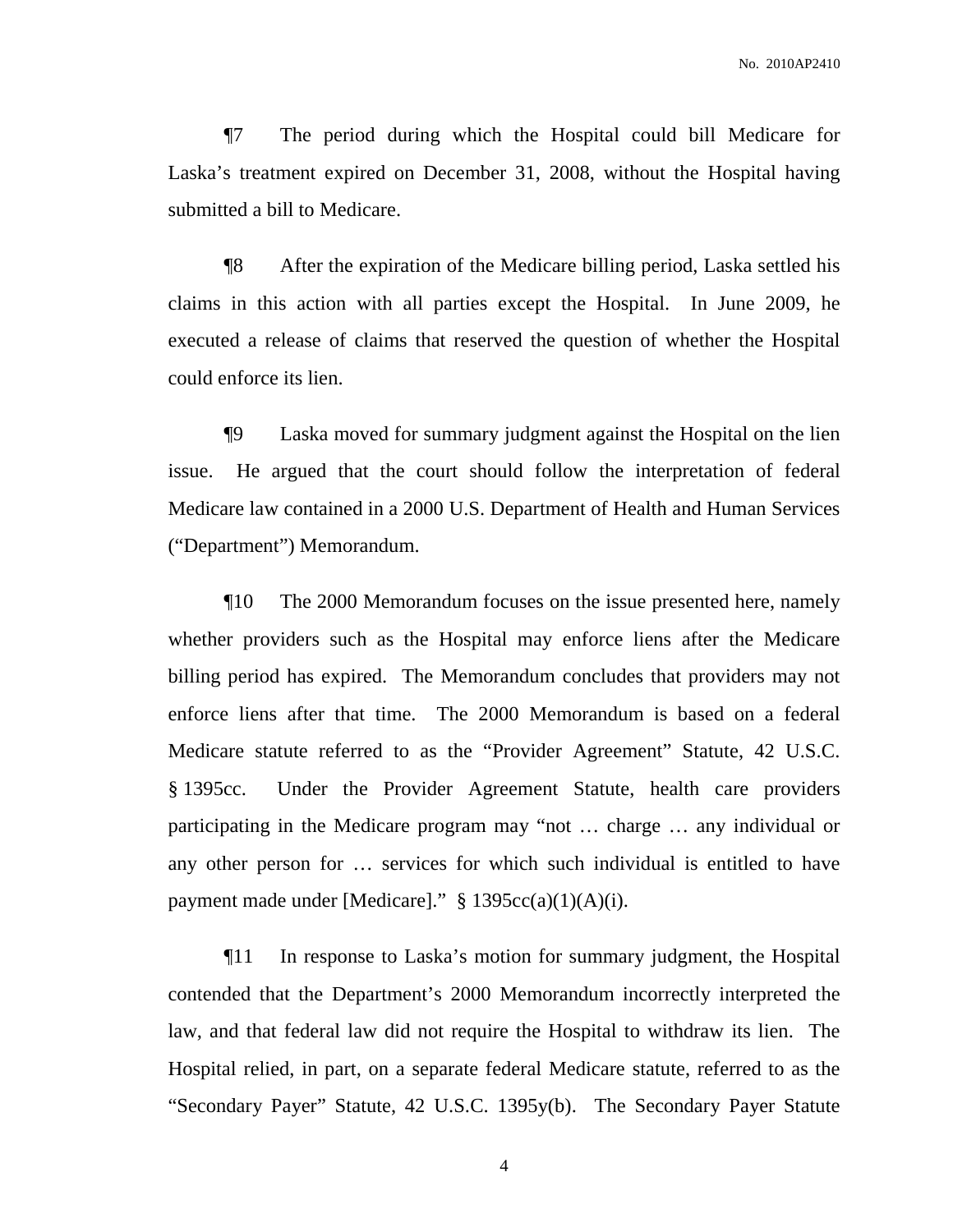makes Medicare a secondary payer for medical services provided to a Medicareeligible patient when "payment has been made or can reasonably be expected to be made under a workmen's compensation law or plan … or under an automobile or liability insurance policy or plan (including a self-insured plan) or under no fault insurance."  $§ 1395y(b)(2)(A)(ii)$ .

¶12 The circuit court granted summary judgment to the Hospital. The court rejected the Department's 2000 Memorandum as contrary to the federal Medicare law. The court concluded that federal Medicare law did not require the Hospital to withdraw its lien after the Medicare billing period expired.

¶13 In this appeal, Laska renews his argument based on the Department's 2000 Memorandum. In addition, Laska argues that enforcement of the lien is barred by *Dorr*.

¶14 Laska's *Dorr*-based argument prompted us to hold this appeal in abeyance pending the supreme court's release of its decision in *Gister*. After the supreme court issued *Gister*, we permitted the parties to file supplemental briefs.

# **DISCUSSION**

¶15 As indicated above, Laska argues (1) that the circuit court erred in interpreting federal Medicare law to allow the Hospital to enforce its lien after the Medicare billing period expired, and (2) that *Dorr* bars enforcement of the lien. These arguments require the application of statutory provisions and other legal standards to undisputed facts, questions of law that we review de novo. *See Butzlaff v. DHFS*, 223 Wis. 2d 673, 679, 590 N.W.2d 9 (Ct. App. 1998).

¶16 Before proceeding, we pause to clarify what this appeal is *not* about. First, this appeal is not about whether a liability insurer could have been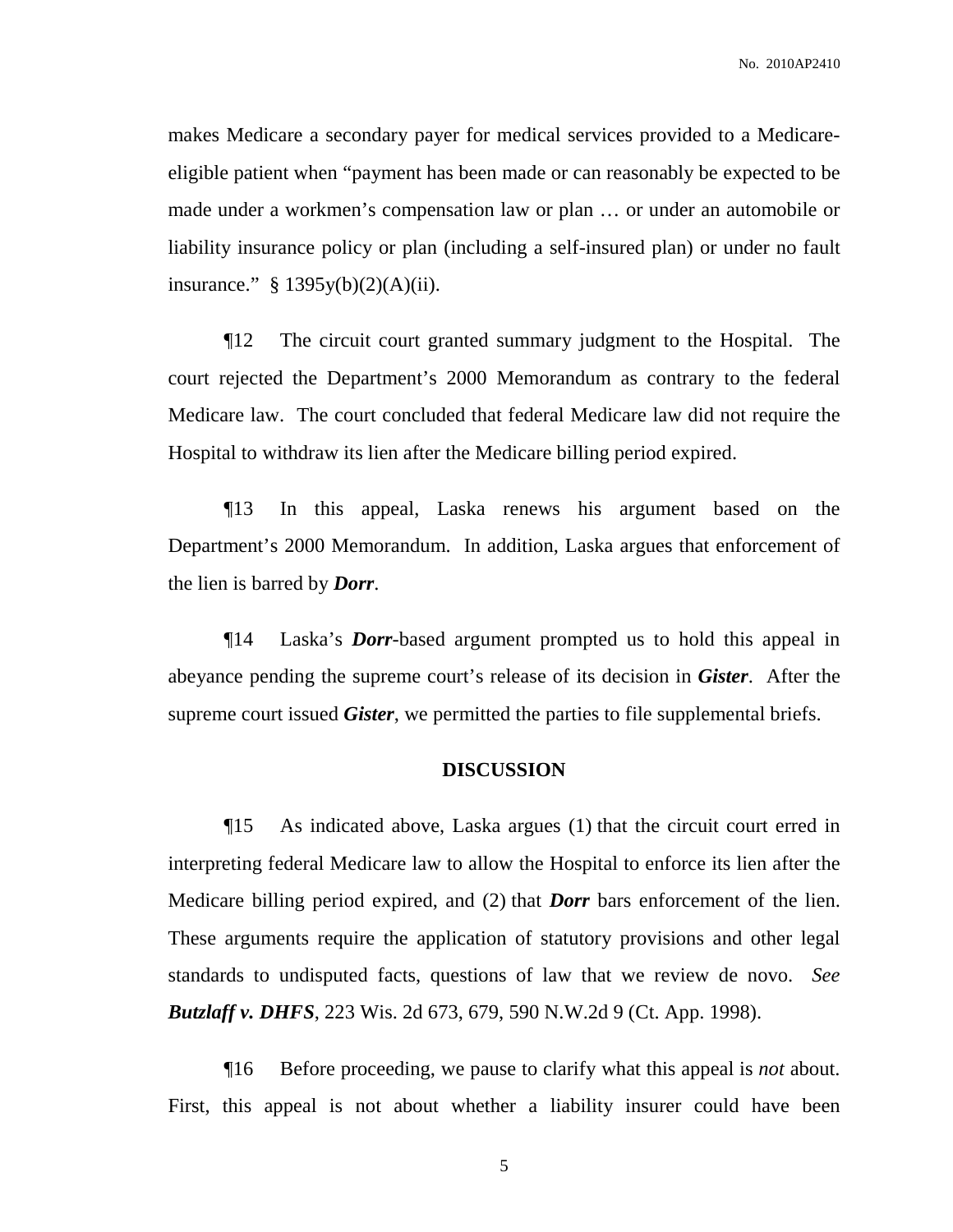reasonably expected to pay in Laska's case for purposes of the Secondary Payer Statute. *See* 42 U.S.C. § 1395y(b)(2)(A)(ii) (making Medicare secondary payer when liability insurer "can reasonably be expected" to pay). Laska does not argue that a liability insurer could not have been reasonably expected to pay in this case. In addition, this appeal is not about whether Laska will be made whole for his injuries; Laska has not developed any argument based on the "made-whole" doctrine. Thus, this decision does not address whether the made-whole doctrine could bar enforcement of a provider lien in another case.<sup>2</sup>

# *1. Whether Federal Medicare Law Bars Enforcement of the Lien*

¶17 We begin with Laska's argument that the circuit court erred in interpreting federal Medicare law, which Laska submits required the Hospital to withdraw the lien after the period to bill Medicare expired. We emphasize that this portion of our discussion addresses only whether *federal* law bars enforcement of the Hospital's lien. The role of state law is addressed below in Section  $2<sup>3</sup>$ .

¶18 As he did in the circuit court, Laska bases his argument on the 2000 Department Memorandum. That Memorandum interprets federal law, and in

<sup>2</sup> The "made-whole" doctrine is a "rule of priority" relating to subrogation. *See Petta v. ABC Ins. Co.*, 2005 WI 18, ¶28, 278 Wis. 2d 251, 692 N.W.2d 639. "[O]nly where an injured party has received an award … which pays all of [that party's] elements of damages, including those for which [the party] has already been indemnified by an insurer, is there any occasion for subrogation." *Id.* (quoting *Rimes v. State Farm Mut. Ins. Co.*, 106 Wis. 2d 263, 275, 316 N.W.2d 348 (1982)).

<sup>&</sup>lt;sup>3</sup> We begin with the federal law issue because the parties brief it first, because the parties' arguments regarding federal law are more clearly developed than their arguments regarding state law, and because, as we explain in ¶¶63 and 65 below, *Gister v. American Family Mutual Insurance Co.*, 2012 WI 86, 342 Wis. 2d 496, 818 N.W.2d 880, directs that we analyze federal Medicare law.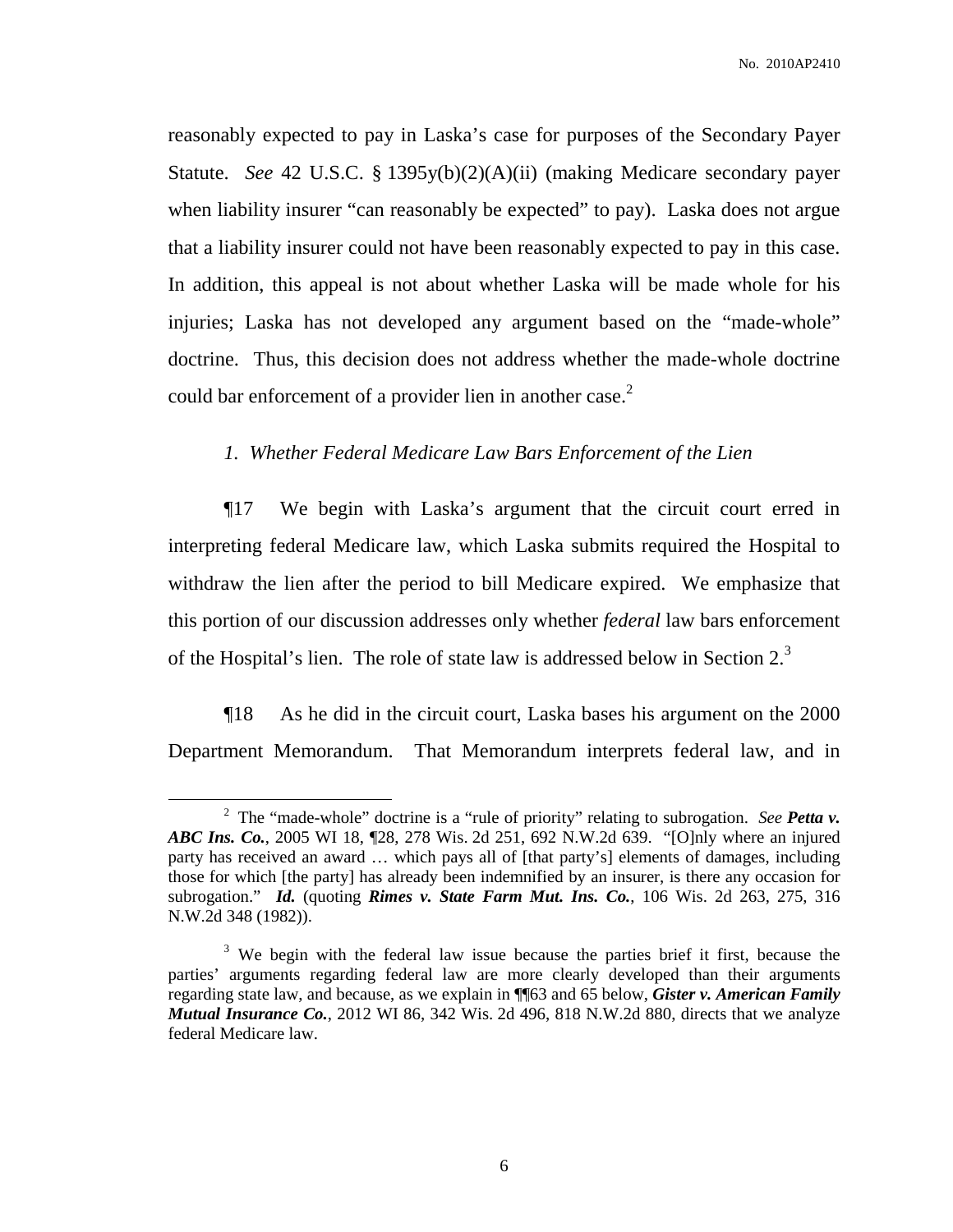particular the Provider Agreement Statute, as requiring that "providers must drop their liens and terminate all billing efforts to collect from a liability insurer or a beneficiary once the Medicare timely billing period expires, unless[] the liability claim was paid or settled prior to the expiration of the Medicare timely filing [i.e., billing] period."<sup>4</sup> Thus, there is no question that the interpretation contained in the 2000 Memorandum supports Laska's position.

¶19 As an initial matter, we note that the 2000 Memorandum does not interpret federal Medicare law to bar a lien like the Hospital's any time *before* expiration of the Medicare billing period. Similarly, Laska does not argue that federal law bars the filing of, or requires the withdrawal of, a lien like the Hospital's before the Medicare billing period expires.

¶20 For the reasons we explain below, we conclude that Laska fails to persuade us that the Department's 2000 Memorandum is a reasonable interpretation of federal law. We therefore reject Laska's reliance on the 2000 Memorandum.

¶21 The following analysis has four parts: a summary of the pertinent federal Medicare statutes and regulations; a discussion of federal case law interpreting the pertinent Medicare statutes; a summary of 1995 and 1996 Department Memoranda that courts have followed; and an explanation as to why Laska fails to persuade us that the 2000 Memorandum is a reasonable interpretation of federal law.

<sup>&</sup>lt;sup>4</sup> There is no dispute that the Hospital is a "provider" for purposes of federal Medicare law.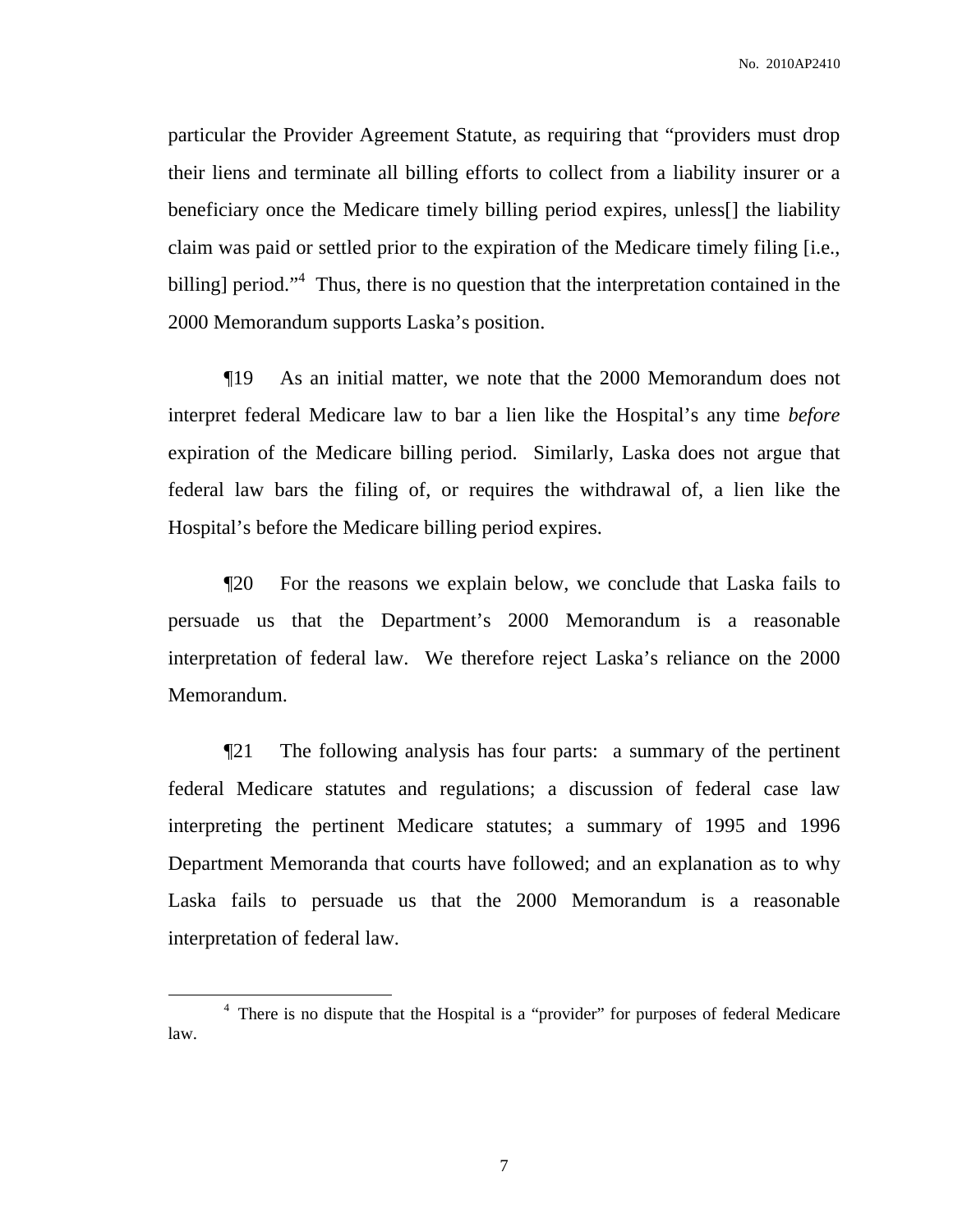# *a. Medicare Statutes and Regulations*

¶22 As referenced above, this case involves two federal Medicare statutes, the Provider Agreement Statute and the Secondary Payer Statute. As our discussion will illustrate, the statutes create a tension reflected in federal litigation that is relevant here.

## *Provider Agreement Statute*

¶23 The Provider Agreement Statute, 42 U.S.C. § 1395cc, in effect establishes rules governing certain activities of providers participating in the Medicare program. Providers must file an agreement with the Department stating that they will comply with the statute's requirements. *See* § 1395cc(a). As relevant here, and as indicated above, the Provider Agreement Statute states that a provider may "not … charge … any individual or any other person for … services for which such individual is entitled to have payment made under [Medicare]."  $§ 1395cc(a)(1)(A)(i).$ 

Thus, the purpose of 42 U.S.C. § 1395cc(a)(1)(A)(i) is manifestly to ensure that neither a Medicare beneficiary nor any other person is charged for services if the beneficiary is "entitled" to have Medicare pay for those services. *See id.*; *see also Rybicki v. Hartley*, 792 F.2d 260, 262 (1st Cir. 1986) (purpose of provision is "protecting the [beneficiary]'s pocketbook"); *McMahon v. Califano*, 476 F. Supp. 978, 981 (D. C. Mass. 1979) (one purpose of Provider Agreement Statute is "to ensure that beneficiaries receive proper … financial treatment.").

# *Secondary Payer Statute*

¶25 The Secondary Payer Statute makes Medicare a secondary payer, instead of a primary payer, for medical services provided to a Medicare-eligible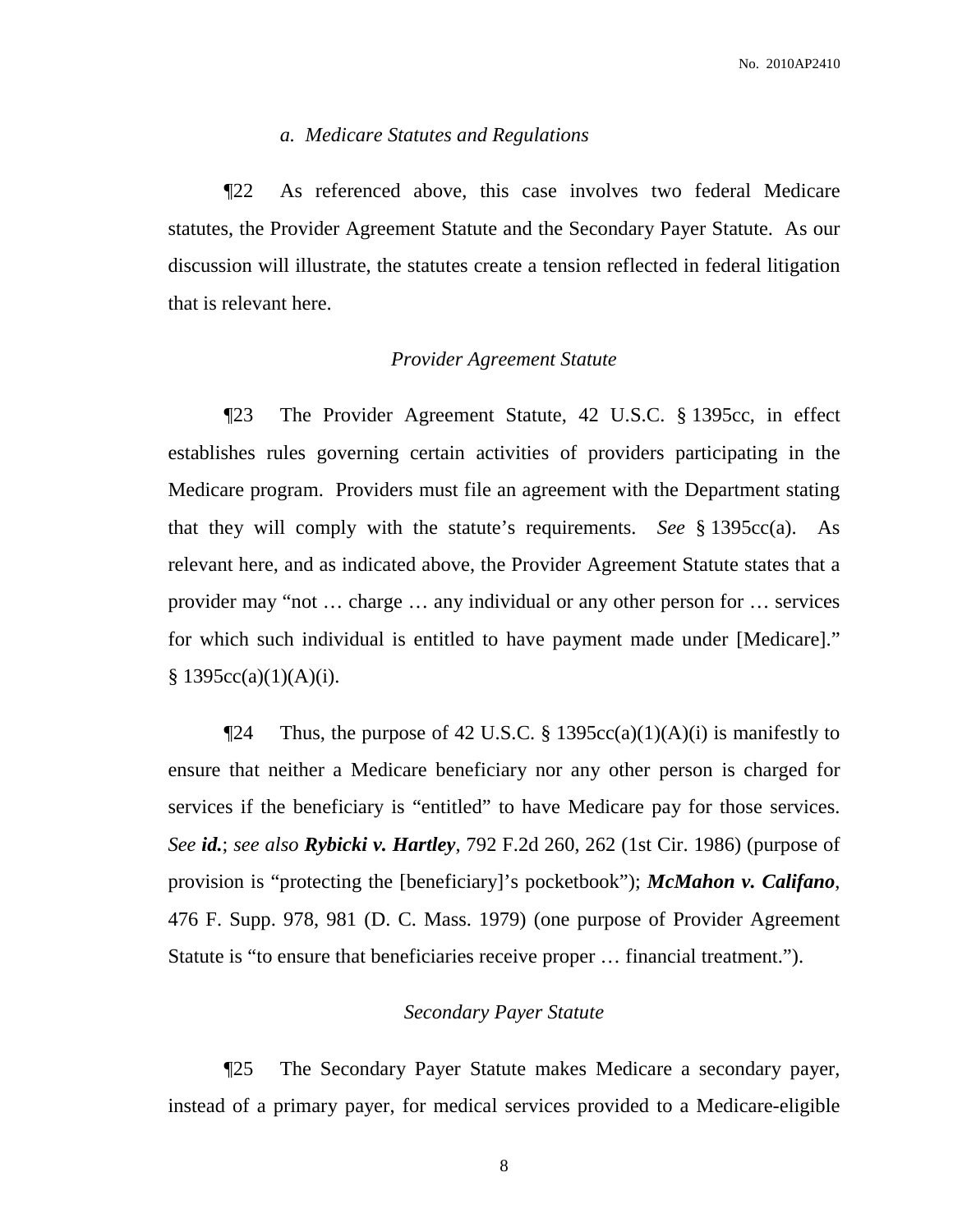patient when "payment has been made or can reasonably be expected to be made under a workmen's compensation law or plan … or under an automobile or liability insurance policy or plan (including a self-insured plan) or under no fault insurance." *See* 42 U.S.C. § 1395y(b)(2)(A)(ii). Thus, automobile and liability insurance policies are designated as "primary plans" for payment, relative to Medicare.

¶26 Enacted in 1980, the Secondary Payer Statute was intended to lower the costs of the Medicare program and to shift those costs to responsible third parties, including but not limited to tortfeasors and their liability insurers. *See Oregon Ass'n of Hosps. v. Bowen*, 708 F. Supp. 1135, 1139-40 (D. Or. 1989); *American Hosp. Ass'n v. Sullivan*, Civ. A. No. 88-2027 (RCL), 1990 WL 274639, \*9, 1990 U.S. Dist. LEXIS 6306 (D.D.C. May 24, 1990) ("Congress, in an attempt to cut fiscal waste and balance the budget, determined that when a person was eligible for Medicare but there was non-Medicare insurance, it was cheaper to [the Medicare program to] require the provider to first attempt to recover from that insurer, possibly alleviating the need for any Medicare payment."); *see also Joiner v. Medical Ctr. E., Inc.*, 709 So. 2d 1209, 1210 (Ala. 1998) (Congress intended to "shift financial responsibility for a beneficiary's medical treatment from Medicare to the party responsible for the beneficiary's injuries."). 5

<sup>5</sup> In discussing the pertinent Medicare statutes, we rely heavily on *Oregon Association of Hospitals v. Bowen*, 708 F. Supp. 1135 (D. Or. 1989), and *American Hospital Association v. Sullivan*, Civ. A. No. 88-2027 (RCL), 1990 WL 274639, 1990 U.S. Dist. LEXIS 6306 (D.D.C. May 24, 1990). As discussed in more detail below, *Oregon Association of Hospitals* and *American Hospital Association* have proven to be major cases with respect to the interpretation of the federal Medicare statutes pertinent here.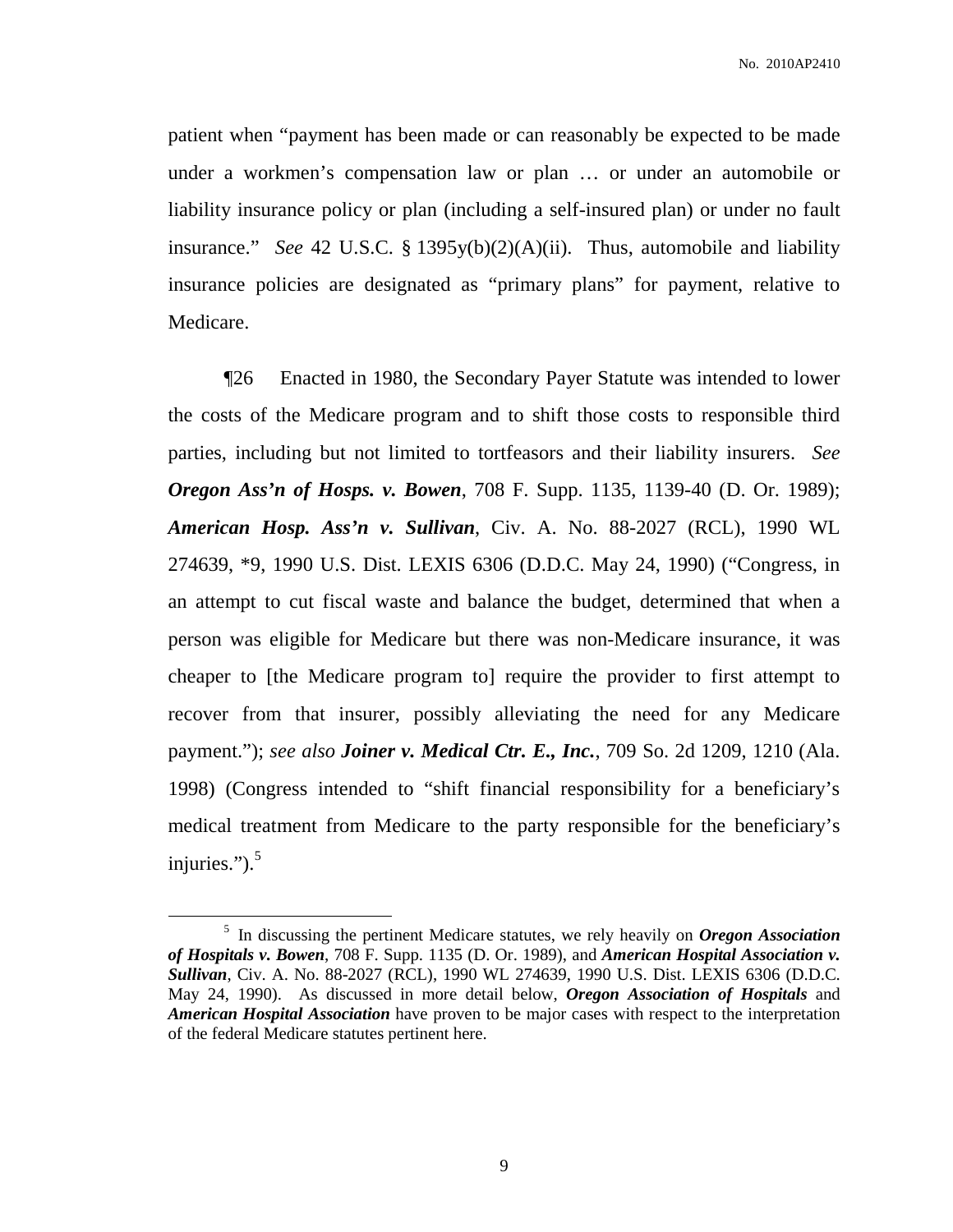¶27 The Secondary Payer Statute further provides that Medicare may make a "conditional" payment to the health care provider, but only if a potential primary payer "has not made or cannot reasonably be expected to make payment with respect to such item or service promptly." *See* 42 U.S.C. § 1395y(b)(2)(B)(i). The final term here, "promptly," is defined by regulation to mean "within 120 days after the earlier of the following: (1) The date a claim is filed with an insurer or a lien is filed against a potential liability settlement. (2) The date the service was furnished or, in the case of inpatient hospital services, the date of discharge." 42 C.F.R. § 411.50(b). In addition, the Secondary Payer Statute provides that the Medicare program is entitled to recover from a "primary plan" the conditional payments made by Medicare, if it is demonstrated that that primary payer has responsibility for payment. *See* § 1395y(b)(2)(B)(ii); *see also* 42 C.F.R. Subpart B, §§ 411.20-37 ("Insurance Coverage That Limits Medicare Payment: General Provisions") and Subpart D, §§ 411.50-54 ("Limitations on Medicare Payment for Services Covered Under Liability or No-Fault Insurance").<sup>6</sup>

#### **(2) Medicare secondary payer**

#### **(A) In general**

Payment under this subchapter may not be made, except as provided in subparagraph (B), with respect to any item or service to the extent that—

….

….

(continued)

 $6$  The Secondary Payer Statute, 42 U.S.C. § 1395y(b), provides more fully as follows:

**<sup>(</sup>ii)** payment has been made or can reasonably be expected to be made under a workmen's compensation law or plan … or under an automobile or liability insurance policy or plan (including a self-insured plan) or under no fault insurance.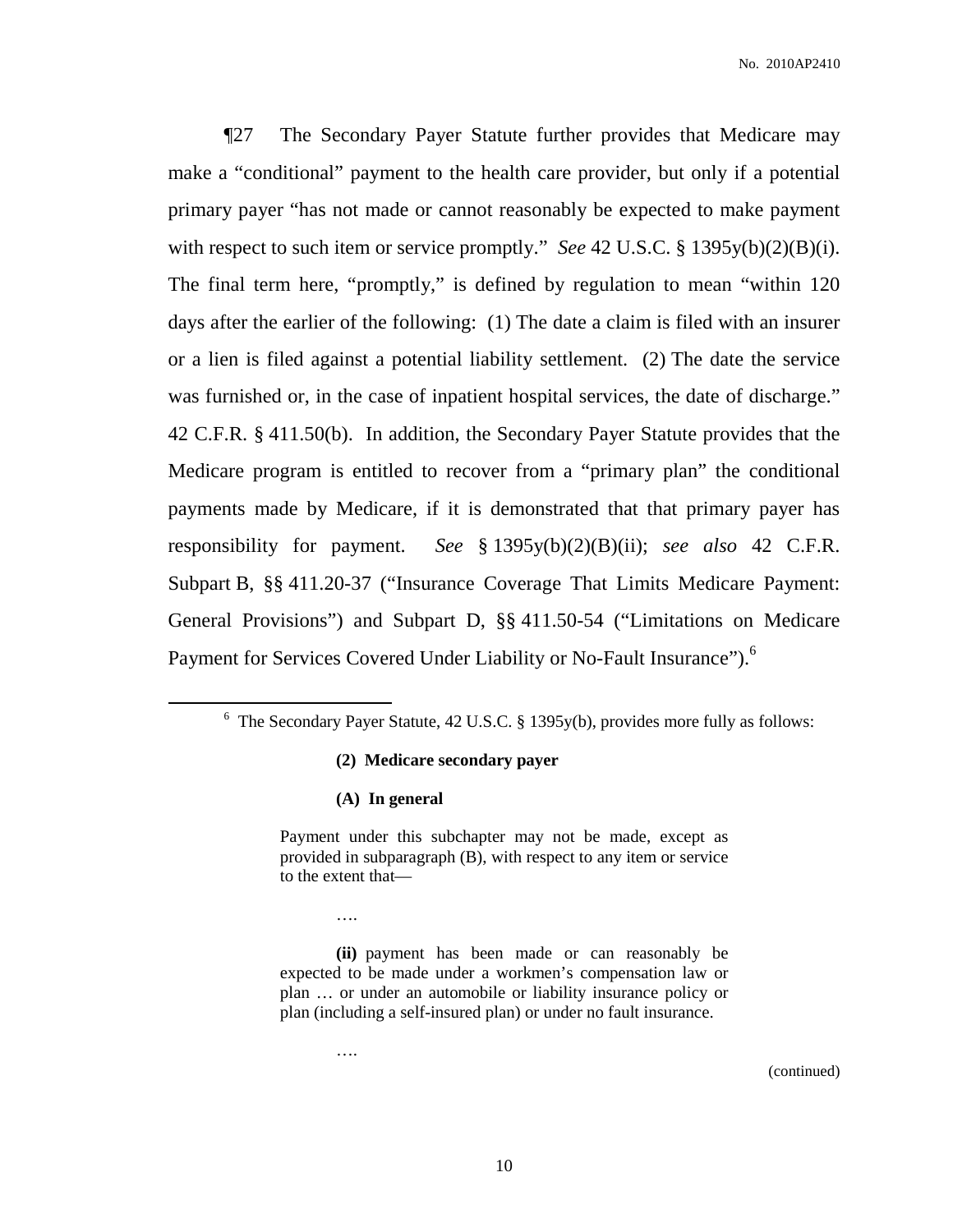# *Medicare Billing Period*

¶28 The period within which providers must submit bills to Medicare is set by regulation. Subject to exceptions not relevant here, the general rule is that the provider must bill Medicare within one year of the date of service. 42 C.F.R. § 424.44(a). Here, the billing period expired on December 31, 2008, several months before Laska settled his tort claims.<sup>7</sup>

¶29 Before proceeding to the next section of our discussion, we pause to observe that Laska points to nothing on the face of this statutory and regulatory scheme, and we find nothing, that requires a health care provider to withdraw a

#### **(B) Conditional payment**

**(i)** Authority to make conditional payment

The Secretary may make payment under this subchapter with respect to an item or service if a primary plan described in subparagraph  $(A)(ii)$  has not made or cannot reasonably be expected to make payment with respect to such item or service promptly (as determined in accordance with regulations). Any such payment by the Secretary shall be conditioned on reimbursement to the appropriate Trust Fund in accordance with the succeeding provisions of this subsection.

**(ii)** Repayment required

A primary plan, and an entity that receives payment from a primary plan, shall reimburse the appropriate Trust Fund for any payment made by the Secretary under this subchapter with respect to an item or service if it is demonstrated that such primary plan has or had a responsibility to make payment with respect to such item or service.

 $<sup>7</sup>$  Laska explains that, at the time applicable to his treatment, the regulations were</sup> somewhat different, and required the Hospital to bill Medicare by the end of the year following the year of his treatment. However, Laska does not argue that this difference is material to our decision, and we discern no reason why it would be. As already stated, Laska settled his tort claims in June 2009.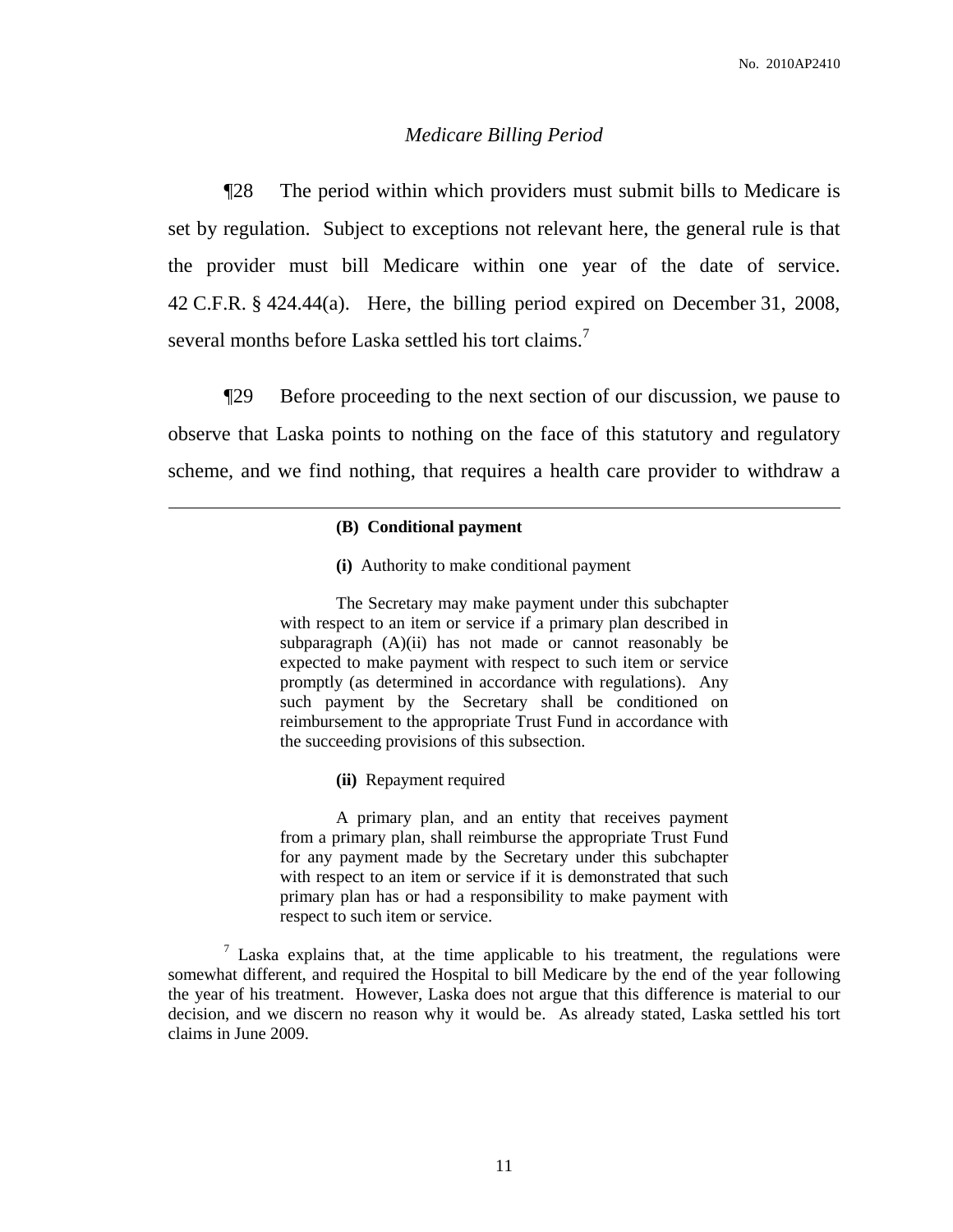previously permissible lien when the Medicare billing period expires. Thus, in order for Laska to persuade us that the circuit court erred in interpreting federal law, he must point to some authority showing that such a requirement would be a reasonable interpretation of the statutory and regulatory scheme.

# *b. Federal Case Law*

¶30 We turn now to federal case law. Two cases, *Oregon Association of Hospitals* and *American Hospital Association*, are particularly important. Both cases involved litigation over the Department's reliance on the Provider Agreement Statute to attempt to limit the extent to which a provider may pursue payment from a liability insurer in the Medicare context. *See Oregon Ass'n of Hosps.*, 708 F. Supp. at 1136-37; *American Hosp. Ass'n*, 1990 WL 274639 at \*1- 2, 6-7. In both cases, the court rejected the Department's position that providers are so limited under the Provider Agreement Statute. *See Oregon Ass'n of Hosps.*, 708 F. Supp. at 1141-42; *American Hosp. Ass'n*, 1990 WL 274639 at \*9- 11.

¶31 In order to better explain how the reasoning in *Oregon Association of Hospitals* and *American Hospital Association* applies here, we first highlight a difference between the Secondary Payer Statute as it exists now and as it existed at the time of those cases. As stated above, the Secondary Payer Statute currently provides that Medicare is a secondary payer when "payment has been made or can reasonably be expected to be made" from one of various other listed sources, including liability insurance. *See* 42 U.S.C. § 1395y(b)(2)(A)(ii). In contrast, at the time of *Oregon Association of Hospitals* and *American Hospital Association*, the statute provided that Medicare was a secondary payer when "payment has been made, or can reasonably be expected to be made *promptly*" by one of the other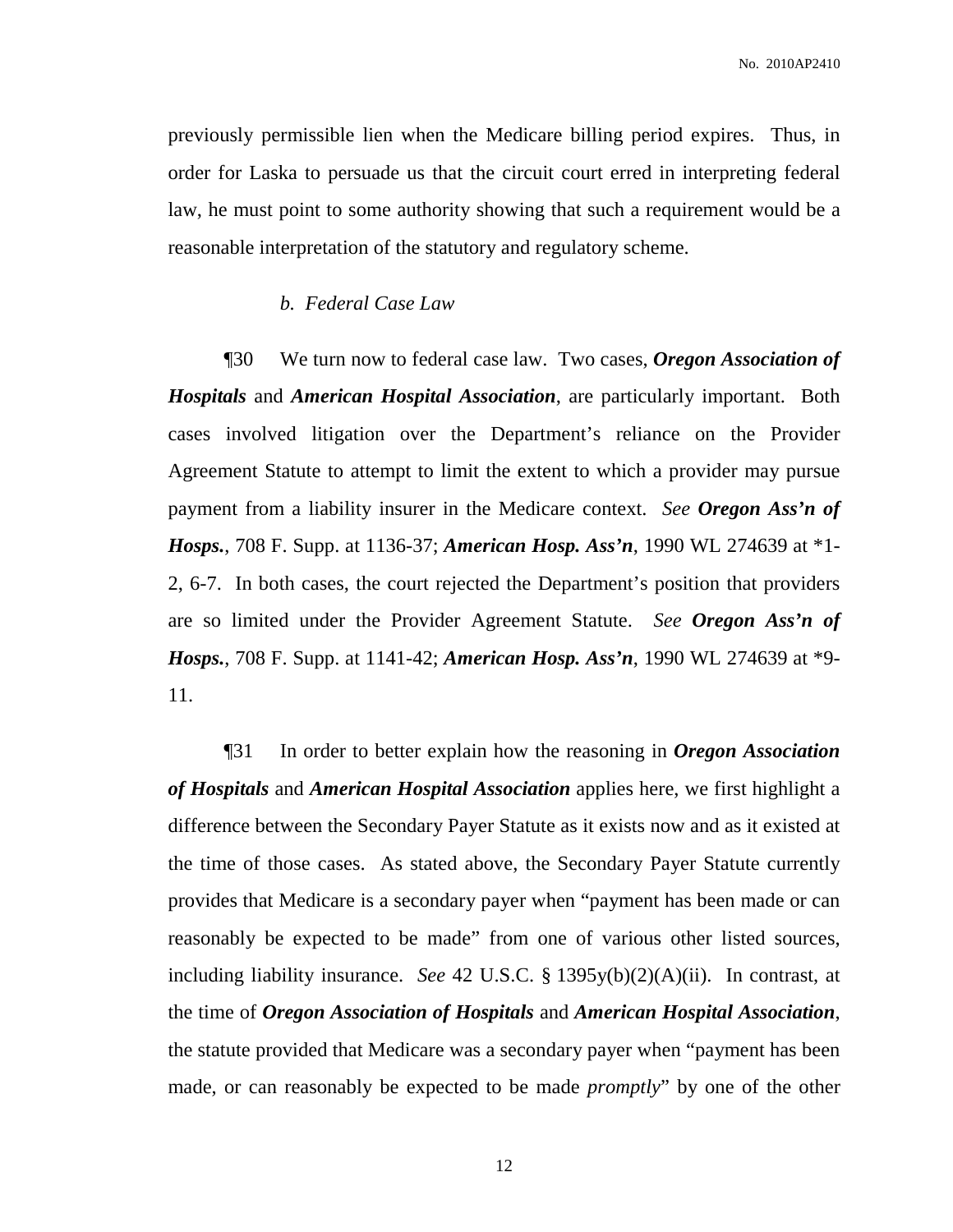listed sources. *See Oregon Ass'n of Hosps.*, 708 F. Supp. at 1139-40; *American Hosp. Ass'n*, 1990 WL 274639 at \*8 (emphasis added). Thus, the statute now omits the word "promptly" in reference to whether Medicare is a secondary payer. In other words, Medicare is a secondary payer under the current statute if another source has paid or can reasonably be expected to pay, while Medicare was a secondary payer under the previous statute only if another source had paid or could reasonably be expected to pay *promptly*. <sup>8</sup> Having highlighted this difference, we turn in more detail to the reasoning in *Oregon Association of Hospitals* and *American Hospital Association*.

¶32 In *Oregon Association of Hospitals*, the Department sought to prevent a provider from pursuing a lien against a Medicare-eligible patient's liability insurance to collect more than the provider would have collected in that case if it had billed Medicare. *Oregon Ass'n of Hosps.*, 708 F. Supp. at 1136-37. As indicated above, the Department based its effort to bar the lien on the Provider Agreement Statute, which requires that a provider agree "not to charge … any individual or any other person for items or services for which such individual is entitled to have payment made under [Medicare]." *See id.* at 1137 (citing 42 U.S.C. § 1395cc(a)(1)(A)(i)).

¶33 In rejecting the Department's position and sustaining the lien, the court sought to harmonize the two major federal statutes at issue here. The court

<sup>8</sup> To clarify, as explained above, the current Secondary Payer Statute retains the "promptly" period concept for purposes of determining when Medicare may make a conditional payment. *See supra*, ¶27 (citing 42 U.S.C. § 1395y(b)(2)(B)(i)) (Medicare may make conditional payment to the health care provider only if a potential primary payer has not made or cannot reasonably be expected to make payment promptly). This "promptly" period is not, however, the focus of our analysis.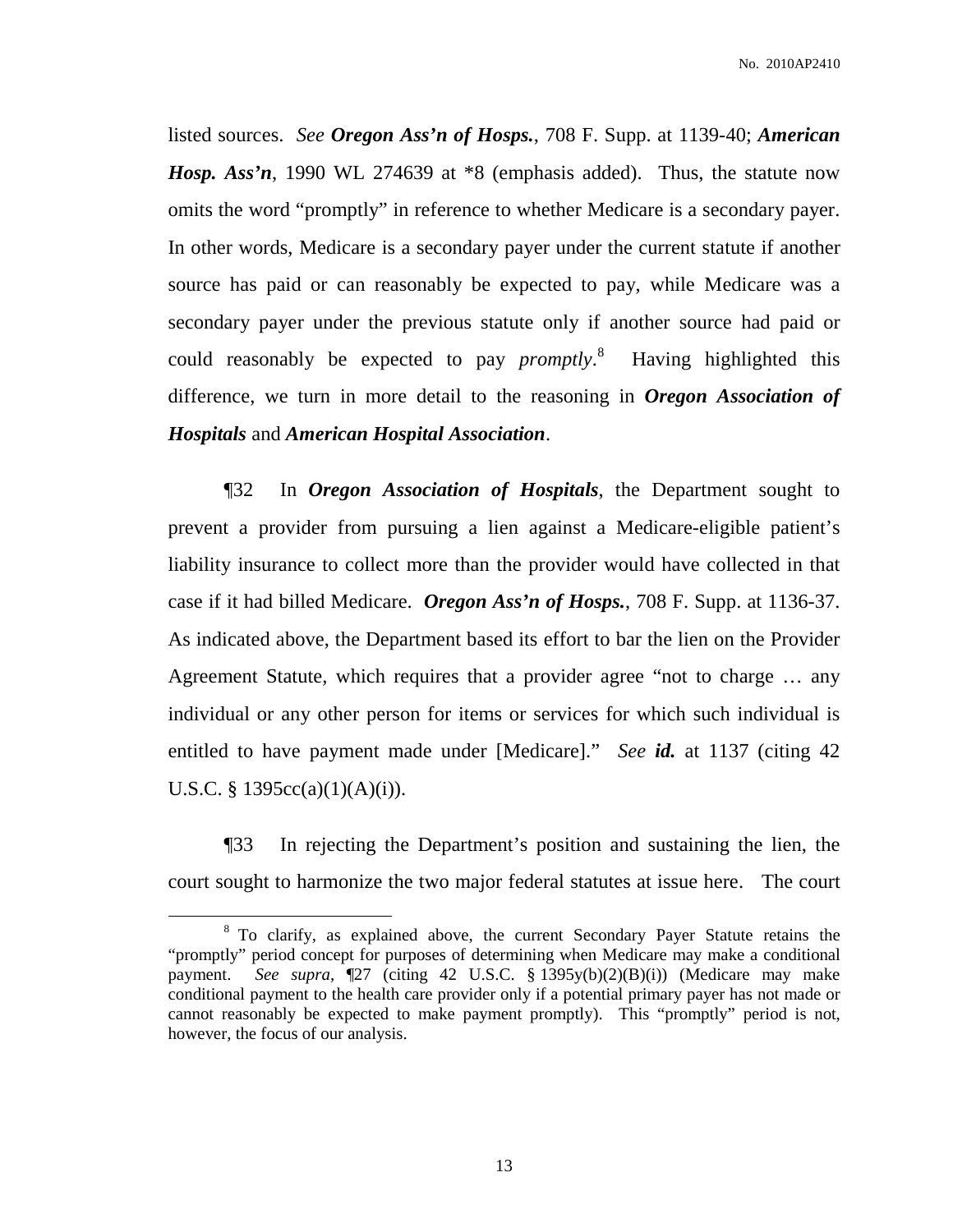No. 2010AP2410

first observed that the Provider Agreement Statute's prohibition on charging a Medicare beneficiary or other person does not apply when the beneficiary is not "entitled" to a Medicare payment. *Id.* at 1141. The court then highlighted the term "promptly" in the Secondary Payer Statute version then in effect and concluded that a Medicare beneficiary is not "entitled" to have payment made when a liability insurer is available to pay promptly. *Id.* Therefore, the Department could not limit the provider's recovery regarding a patient not entitled to Medicare coverage. *Id.*

¶34 In *American Hospital Association*, the court addressed the Department's promulgation of a regulation that prohibited health care providers from (1) billing liability insurers instead of Medicare and (2) placing liens on the tort claims of Medicare beneficiaries. *See American Hosp. Ass'n*, 1990 WL 274639 at \*2, 7. Much as in *Oregon Association of Hospitals*, the Department in *American Hospital Association* defended its regulation by relying, in part, on the Provider Agreement Statute. *See American Hosp. Ass'n*, 1990 WL 274639 at \*9. The Department argued that the regulation barring providers from billing liability insurers and filing tort claim liens in this way was a "harmonization" of the Secondary Payer Statute and the Provider Agreement Statute. *Id.* The Department asserted, in part, that allowing a provider such recourse against a patient's tort claims "will directly reduce the amount of the beneficiaries' recovery, and thus is tantamount to billing the individual directly," in violation of the Provider Agreement Statute. *Id.*

¶35 The court disagreed with the Department, concluding that the Department's new regulation contravened the Secondary Payer Statute because it "destroyed the congressional scheme by prohibiting providers from looking to a liability insurer, and requiring Medicare to pay these types of claims which might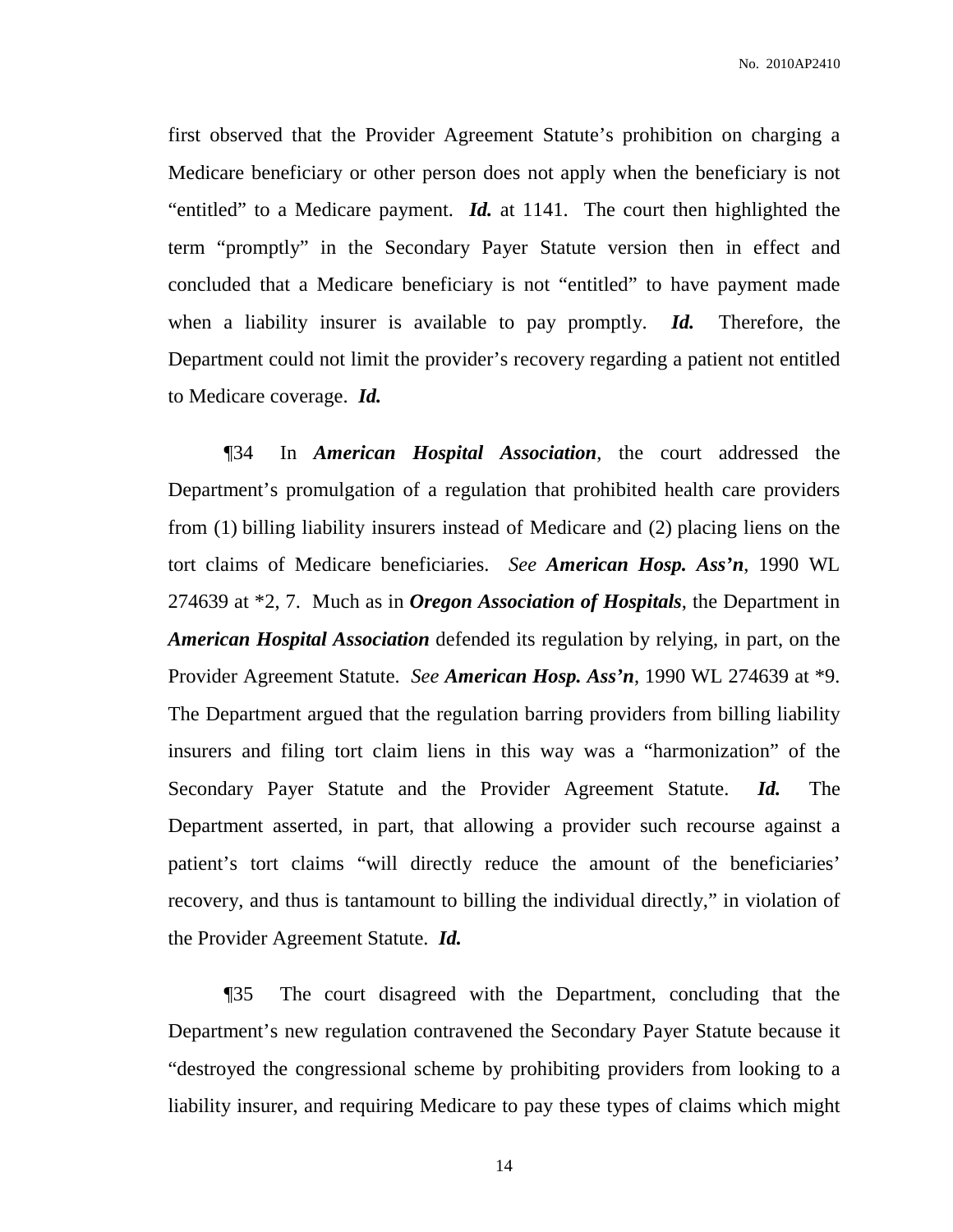be paid from a non-governmental source." *Id.* at \*8. The court reasoned, in part, that there was no conflict between the Secondary Payer Statute and Provider Agreement Statute, because they could be read together to mean that a Medicare patient is not "entitled" to Medicare benefits until expiration of the "promptly" period then contained in the Secondary Payer Statute. *Id.* at \*9. The court permanently enjoined the Secretary from enforcing the regulation in any manner that would "limit the … right of … providers to recover directly from liability insurers when the liability insurer is a primary payer who will pay promptly." *Id.* at \*13.

¶36 Thus, under the analysis provided in *Oregon Association of Hospitals* and *American Hospital Association*, when a liability insurer was available to pay "promptly" under the Secondary Payer Statute as it then existed, a Medicare beneficiary was not "entitled" to have services paid by Medicare under the Provider Agreement Statute. Therefore, the Department could not rely on the Provider Agreement Statute to limit a health care provider's recourse against a liability insurer, at least not if that insurer could reasonably be expected to pay "promptly."

¶37 As indicated above, subsequent to the *Oregon Association of Hospitals* and *American Hospital Association* cases, Congress amended the Secondary Payer Statute to remove the pertinent reference to "promptly." Under the current version of the Secondary Payer Statute, Medicare is a secondary payer whenever another source can reasonably be expected to pay, regardless whether that source can be reasonably expected to pay "promptly." *See* 42 U.S.C.  $\S$  1395y(b)(2)(A)(ii); *cf.*  $\S$  1395y(b)(2)(B)(i). The amendment was intended to clarify that Medicare may be a payer secondary to other sources such as liability insurance even if the primary payer does not or cannot reasonably be expected to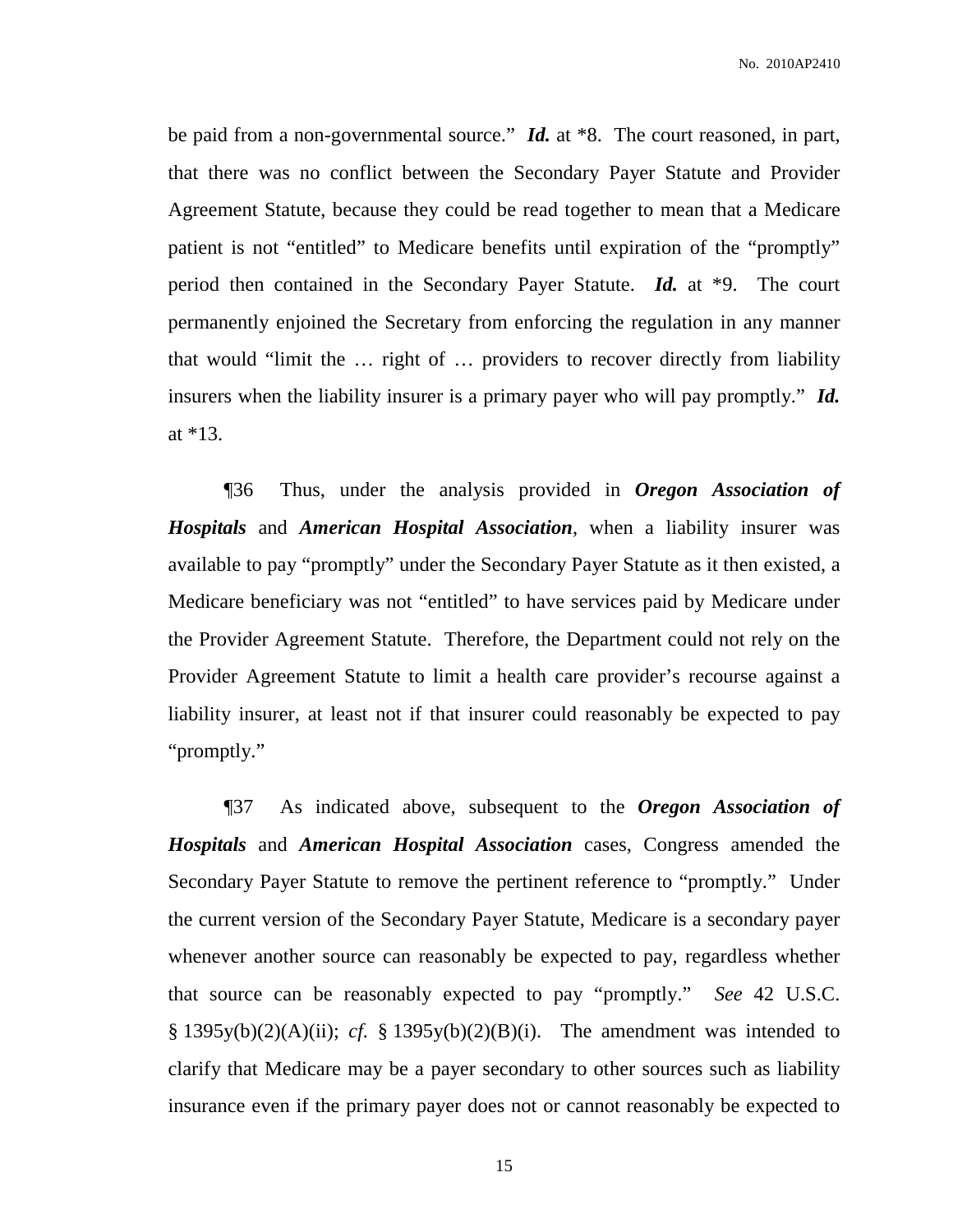pay "promptly." *See* MEDICARE SECONDARY PAYER AMENDMENTS, 71 FED. REG. 9466, 9467 (Feb. 24, 2006). "Congress intended that the [Secondary Payer] provisions be construed to make Medicare a secondary payer to the maximum extent possible." *Id.*

¶38 If we apply the analysis of *Oregon Association of Hospitals* and *American Hospital Association* to the current Secondary Payer Statute, it logically follows that, when a liability insurer has paid or can be reasonably expected to pay the provider, a Medicare beneficiary is not "entitled" to have services paid by Medicare, as the term "entitled" is used in the Provider Agreement Statute. Continuing with this logic, neither Laska nor the Department could rely on the Provider Agreement Statute to limit a provider's recourse against a liability insurer if it can be reasonably expected that the liability insurer will pay. As we discuss below, this logical extension of *Oregon Association of Hospitals* and *American Hospital Association* informs our analysis of the Department's 2000 Memorandum.

# *c. 1995 and 1996 Department Memoranda*

¶39 Before proceeding to the Department's 2000 Memorandum that Laska relies on, we first briefly summarize 1995 and 1996 Department Memoranda, because these memoranda and authorities relying on them are relevant to Laska's argument. The 1995 and 1996 Memoranda address a provider's rights to pursue payment from liability insurance instead of Medicare. More specifically, the 1995 Memorandum explained that the following rules apply when a provider "has reason to believe that it provided services to a Medicare beneficiary for which payment under liability insurance may be available":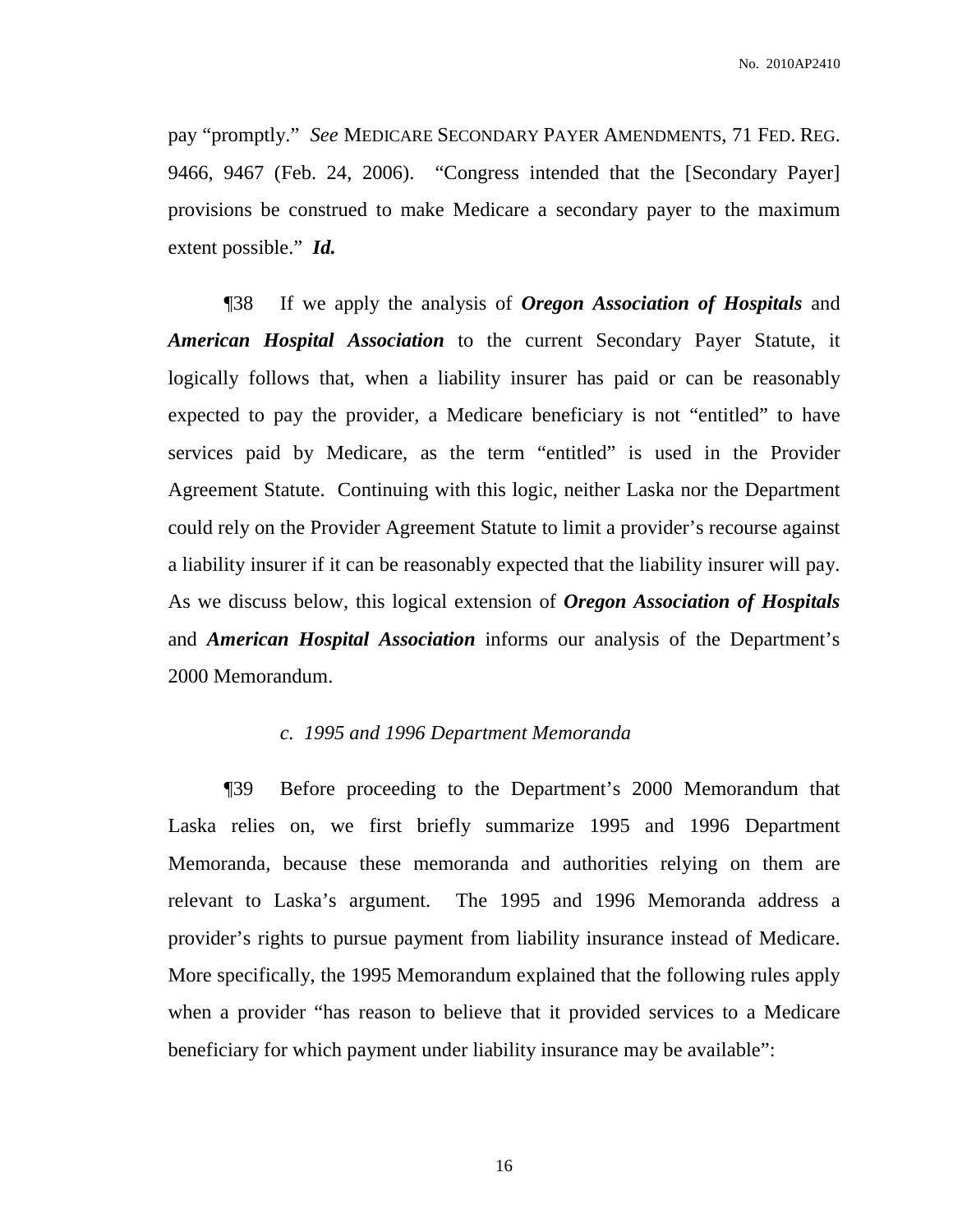- Within the 120 day "promptly" period, [the provider] must bill only the liability insurer, unless it has evidence that the liability insurer will not pay within the 120 day promptly period. If it has such evidence it may bill Medicare for conditional payment, provided it supplies documentation ….

- After the 120 day promptly period has ended, [the provider] may, *but is not required to[,] bill Medicare* for conditional payment if the liability insurance claim is not finally resolved.

> = *If it chooses to bill Medicare, it must withdraw claims against the liability insurer or a lien placed on the beneficiary's settlement.*

> = *If it chooses to continue its claim against the liability insurance settlement, it may not also bill Medicare.*

(Emphasis added.) The 1996 Memorandum reaffirmed these rules. In short, the 1995 and 1996 Memoranda interpret federal law to provide a choice for providers: after the "promptly" period has passed, a provider may *either* bill Medicare for conditional payment *or* continue to pursue a "liability insurance settlement," including by means of a lien.

¶40 The parties agree that the Department maintains at this time a Secondary Payer "Manual" stating rules similar to those in the 1995 and 1996 Memoranda. They also agree that courts in other jurisdictions have followed the rules in the Manual and the 1995 and 1996 Memoranda. *See Joiner*, 709 So. 2d at 1220-21; *Parkview Hosp., Inc. v. Roese*, 750 N.E.2d 384, 390 (Ind. Ct. App. 2001); *Speegle v. Harris Methodist Health Sys.*, 303 S.W.3d 32, 37-38 (Tex. Ct. App. 2009).

¶41 As is by now apparent, the rules in the Department's 1995 and 1996 Memoranda do not bar the Hospital from enforcing its lien after the Medicare billing period expires. Rather, as explained above, these rules permit the Hospital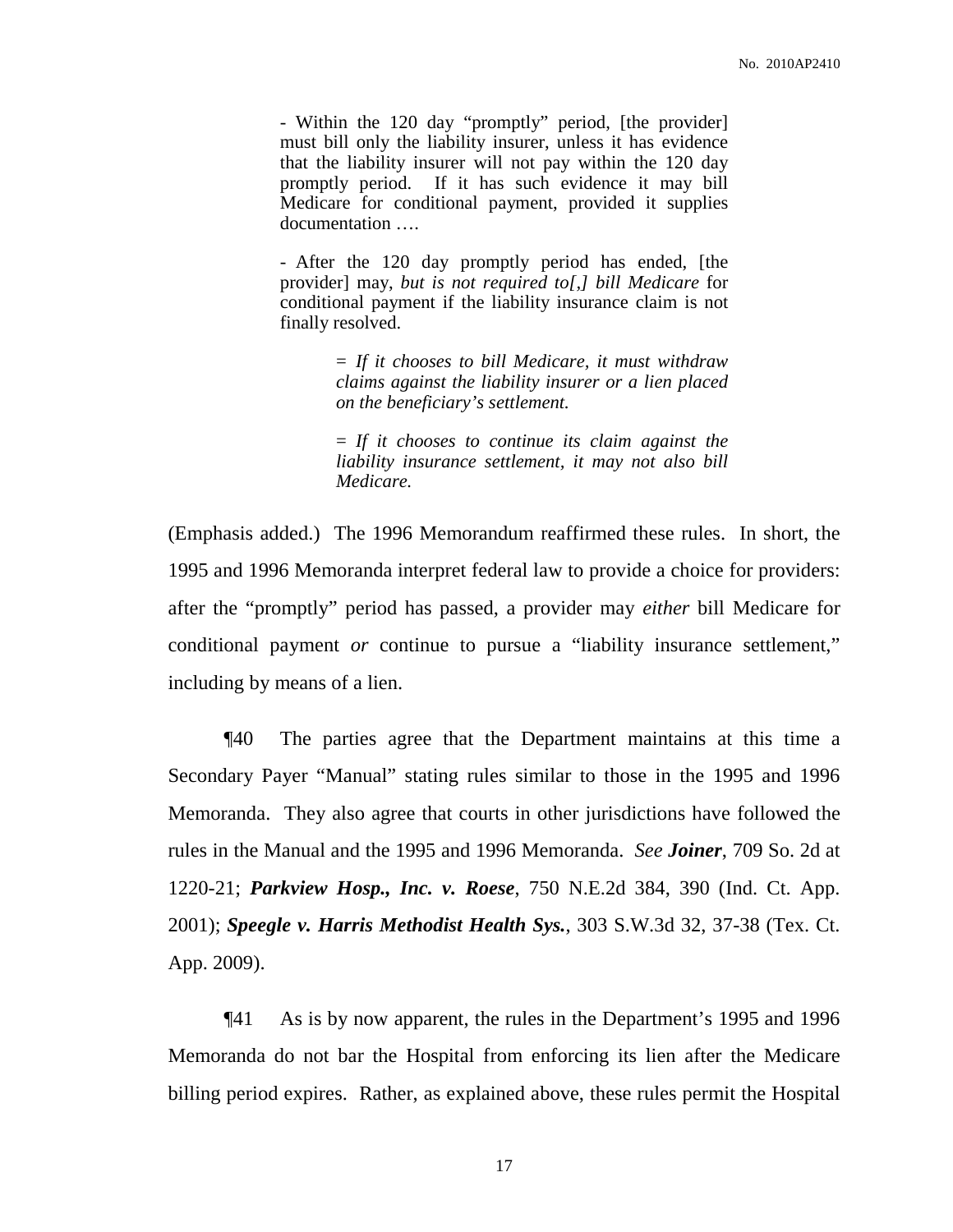No. 2010AP2410

to either bill Medicare before the billing period expires and withdraw its lien against Laska's tort claims or to continue to maintain its lien against Laska's tort claims and forego payment from Medicare. This brings us to our analysis of the Department's 2000 Memorandum and Laska's more detailed argument.

# *d. The 2000 Memorandum and Laska's Argument*

¶42 The 2000 Memorandum addresses the 1995 and 1996 Memoranda, stating that the earlier memoranda "do not explain whether providers can continue to use liens … to collect from a liability insurer or a beneficiary *once the Medicare [billing] period expires*." (Emphasis added.) As noted above, the 2000 Memorandum concludes that "providers of services are required to drop their liens and terminate all billing efforts to collect from a liability insurer or a beneficiary once the Medicare [billing] period expires, unless[] the liability claim was paid or settled prior to the expiration of the Medicare [billing] period."

¶43 Laska concedes that, under recent federal case law, courts interpreting the federal statutes and regulations at issue here owe no deference to the 2000 Department Memorandum. *See Bradley v. Sebelius*, 621 F.3d 1330, 1338 (11th Cir. 2010) (compiling cases supporting the proposition that agency materials such as guidelines, manuals, and policy statements generally do not have the force of law and do not warrant judicial deference). In addition, Laska tells us that no court has relied on the 2000 Memorandum.

¶44 Laska argues, however, that the Department's 2000 Memorandum represents the Department's current policy and is the only authority that addresses the precise question presented here: whether a provider may maintain a lien against a patient's tort claims after the Medicare billing period expires. Laska argues that we should follow the 2000 Memorandum because other courts have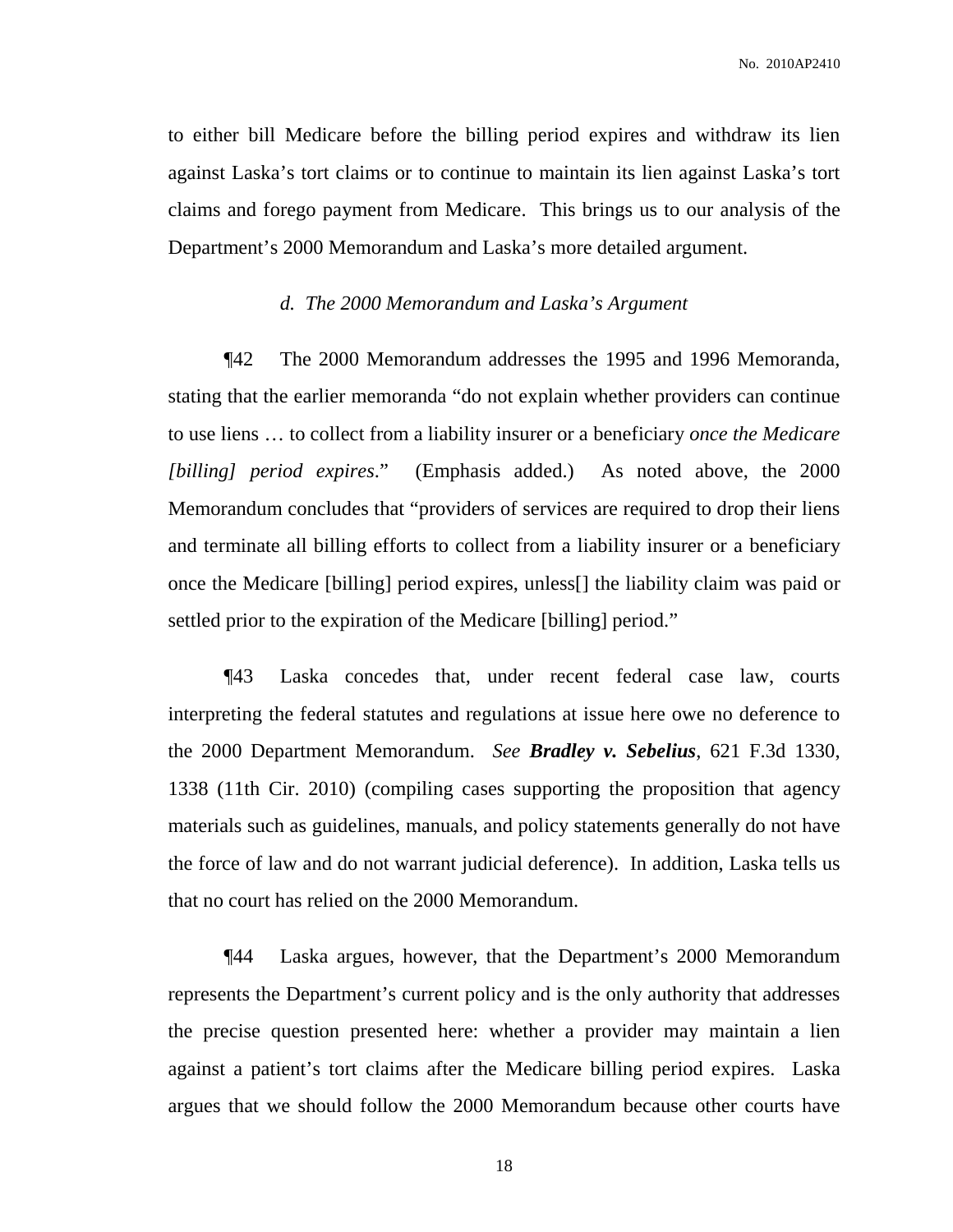No. 2010AP2410

uniformly followed the 1995 and 1996 Memoranda, and that it "hardly makes sense" for courts to follow "some but not all" of the Department's memoranda. At least implicit in Laska's argument is also an assertion that the 2000 Memorandum is a reasonable interpretation of the law. In Laska's view, the 2000 Memorandum correctly, or at least reasonably, interprets the law to provide that, once the Medicare billing period has lapsed, "the Hospital's lien ended by operation of law" under the Secondary Payer and Provider Agreement Statutes. We are not persuaded.

¶45 We initially note that Laska cites no authority for his suggestion that we are always bound either to follow all or to follow none of the Department's interpretations of federal law in this area. That suggestion is not logical because it fails to account for situations where an agency interpretation is plainly contrary to enacted laws or otherwise unreasonable. *See Chevron, U.S.A., Inc. v. Natural Res. Defense Council, Inc.*, 467 U.S. 837, 843 n.9 (1984) ("The judiciary is the final authority on issues of statutory construction and must reject administrative constructions which are contrary to clear congressional intent."). Here, neither the 2000 Memorandum itself nor Laska provides a sufficient basis to conclude that the 2000 Memorandum is a reasonable interpretation of the law. In fact, all pertinent considerations that we are able to identify are to the contrary.

¶46 First, there is an obvious disconnect between the language of the Provider Agreement Statute and the 2000 Memorandum's interpretation of that statute. As we have explained, the 2000 Memorandum purports to rely on the statute's requirement that a provider may not "charge … any individual or any other person for items or services for which such individual is entitled to have payment made under [Medicare]." *See* 42 U.S.C. § 1395cc(a)(1)(A)(i). Thus, the 2000 Memorandum apparently deems the Hospital's lien to be a "charge" to Laska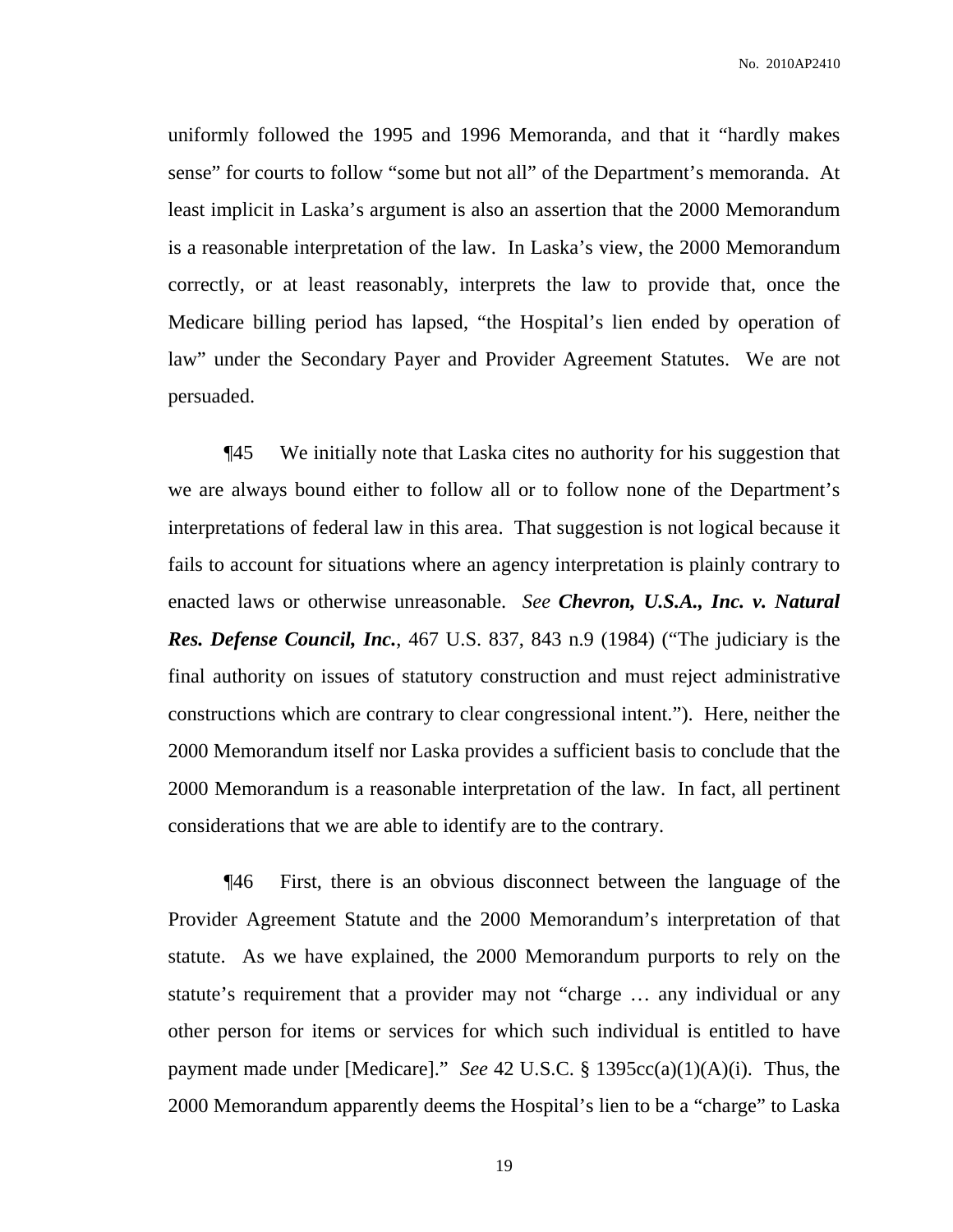or "any other person" for services for which Laska is "entitled" to have payment made by Medicare, *but only after the Medicare billing period expires*. We see nothing in the statutory language to support this interpretation. Indeed, the 2000 Memorandum's interpretation appears to produce the odd result of making a Medicare beneficiary "entitled" to Medicare payment only *after* the Medicare billing period expires. Neither the 2000 Memorandum nor Laska provides any explanation for this oddity or points to any language in any other Medicare statute or regulation that would support such a result.

¶47 Second, nothing in the persuasive analysis provided in *Oregon Association of Hospitals* or *American Hospital Association* supports the 2000 Memorandum's interpretation of the Provider Agreement Statute. On the contrary, those cases strongly support a different interpretation. As indicated above, if we apply the reasoning of those cases, Laska is not "entitled" to Medicare payments within the meaning of the Provider Agreement Statute as long as a liability insurer can be reasonably expected to pay. This latter interpretation harmonizes the Provider Agreement Statute with the current Secondary Payer Statute, just as *Oregon Association of Hospitals* and *American Hospital Association* harmonize the Provider Agreement Statute with the previous version of the Secondary Payer Statute. As noted above, Laska has not argued that no liability insurer can be reasonably expected to pay in his case.

¶48 Third, the 2000 Memorandum undermines the obvious cost-shifting purpose of the Secondary Payer Statute by imposing a cut-off date for provider liens that appears to lack any connection to whether a source other than Medicare can be reasonably expected to pay. If followed, the 2000 Memorandum would encourage providers to pursue Medicare over other sources for payment, except in cases where the provider is certain that underlying legal claims will be resolved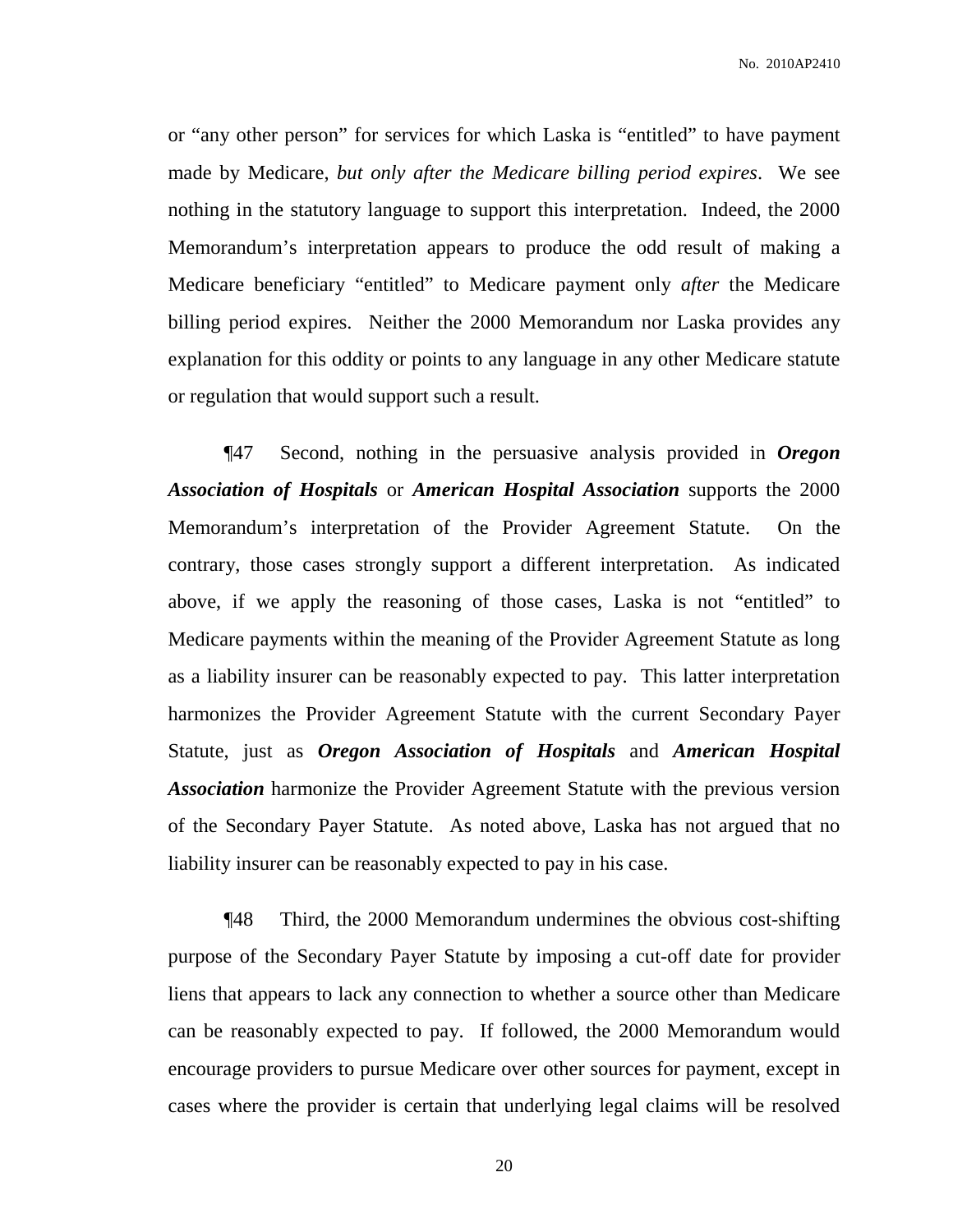before the Medicare billing period expires. As the facts of this case illustrate, the underlying claims may often remain unresolved at the time that the Medicare billing period expires. In addition, following the 2000 Memorandum would provide a perverse incentive to liability insurers to delay settlement until the Medicare billing period expires. We agree with the circuit court's reasoning in this case on these points:

> [T]he 2000 Memorandum's statutory interpretation … is clearly contrary to the legislative intent of reducing Medicare's costs because it has a great potential to increase its costs. For instance, in this case, Laska did not settle all of his claims until six months after the Medicare filing deadline passed. Under the 2000 Memorandum, the Hospital would have been required to bill Medicare before the Medicare filing deadline and settlement occurred. Therefore, Medicare would have incurred expenses that it would have avoided …. Consequently, the 2000 Memorandum's interpretation would defeat the purpose of reducing Medicare's costs by requiring a provider to bill Medicare before the filing deadline, even when the provider chooses to and is able to pursue payment elsewhere. Further, the policy would encourage non-Medicare insurers to delay settlement until after the Medicare filing deadline in order to shift costs to Medicare.

¶49 We recognize that, as discussed above, if a provider bills Medicare and receives a conditional payment, Medicare may be able to recoup at least some of its costs by collecting from the primary payer. *See* 42 U.S.C. § 1395y(b)(2)(B)(ii) (Medicare program is entitled to recover conditional payments from primary payer if it is shown that the primary payer has responsibility for payment). However, this scenario shifts from providers to Medicare the cost of collection and the risk of any failure to collect. In short, it is apparent that following the 2000 Memorandum would have a tendency to encourage providers to bill Medicare rather than gamble on whether a patient's underlying claims will settle before the Medicare billing period expires.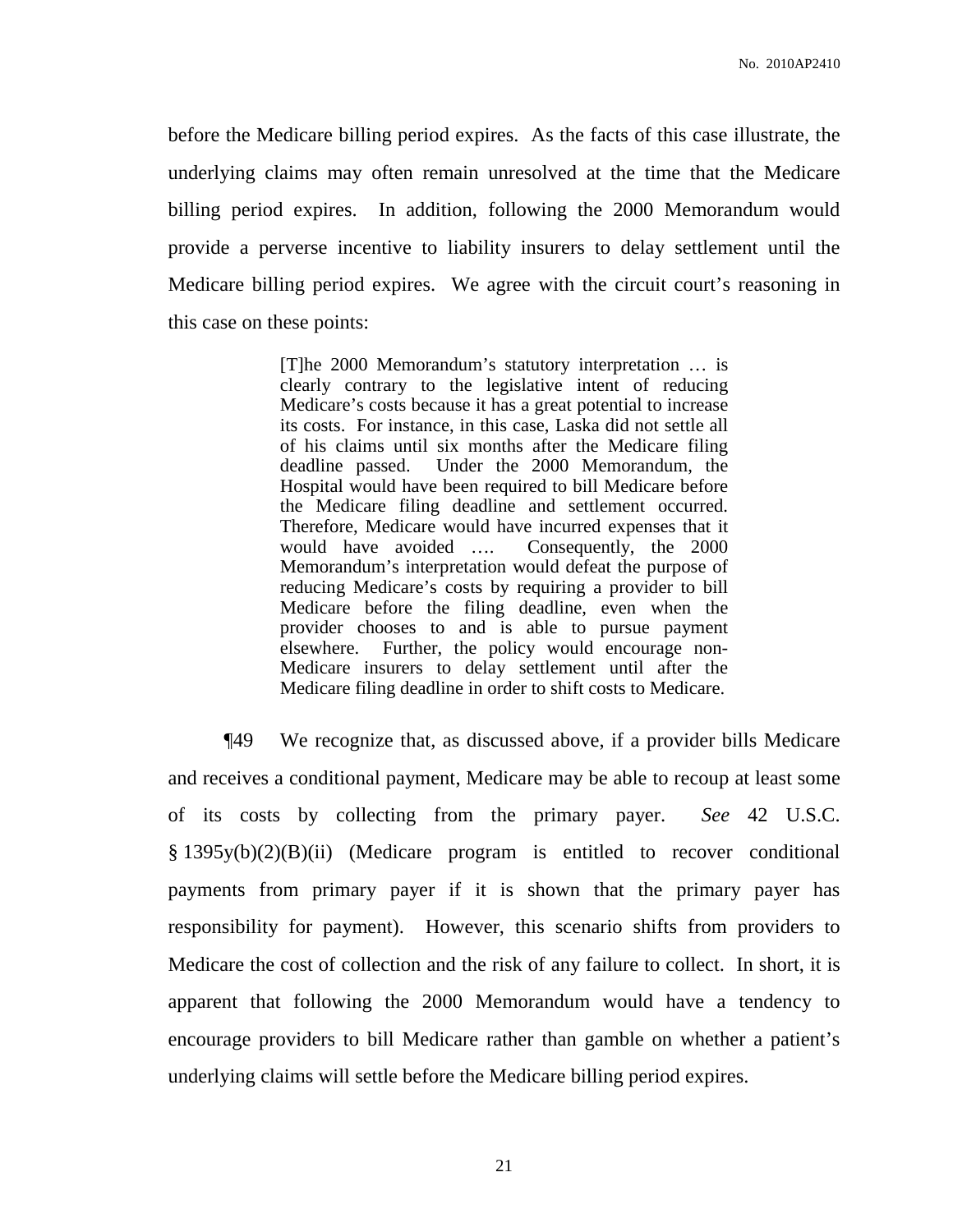No. 2010AP2410

¶50 Laska argues that the Secondary Payer Statute is not intended by Congress to "shift accident-related expenses from the government to liable third parties," but instead only to create "a statutory right of subrogation in favor of the government." However, as we have explained, the cost-shifting purpose as expressed by the plain language of the statute is obvious, and has been consistently recognized by the courts.

¶51 In contrast to the 2000 Memorandum, the 1995 and 1996 Memoranda are plainly consistent with the Secondary Payer Statute and its costshifting purpose. As indicated above, the 1995 and 1996 Memoranda state that, after the "promptly" period has passed, a provider may either bill Medicare for conditional payment or continue to pursue a "liability insurance settlement" including by means of a lien. The 1995 and 1996 Memoranda do not impose any cut-off date on provider liens and therefore do not diminish the incentives a provider might have to continue to pursue its lien instead of billing Medicare.

¶52 Laska points out that the 2000 Memorandum relies not only on the Provider Agreement Statute but also on its legislative history, which shows that one of the purposes of the statute is "to protect Medicare beneficiaries in all [Secondary Payer] liability situations." As indicated above, case law reflects a similar purpose. *See Rybicki*, 792 F.2d at 262 (purpose of provision at issue is "protecting the [beneficiary]'s pocketbook"); *McMahon*, 476 F. Supp. at 981 (one purpose is "to ensure that beneficiaries receive proper … financial treatment").

¶53 We acknowledge that the 2000 Memorandum is at least arguably consistent with those purposes insofar as adhering to it might, in some cases, help ensure that a patient's tort recovery is not diminished. However, that alone is insufficient to overcome all of the reasons discussed above for concluding that the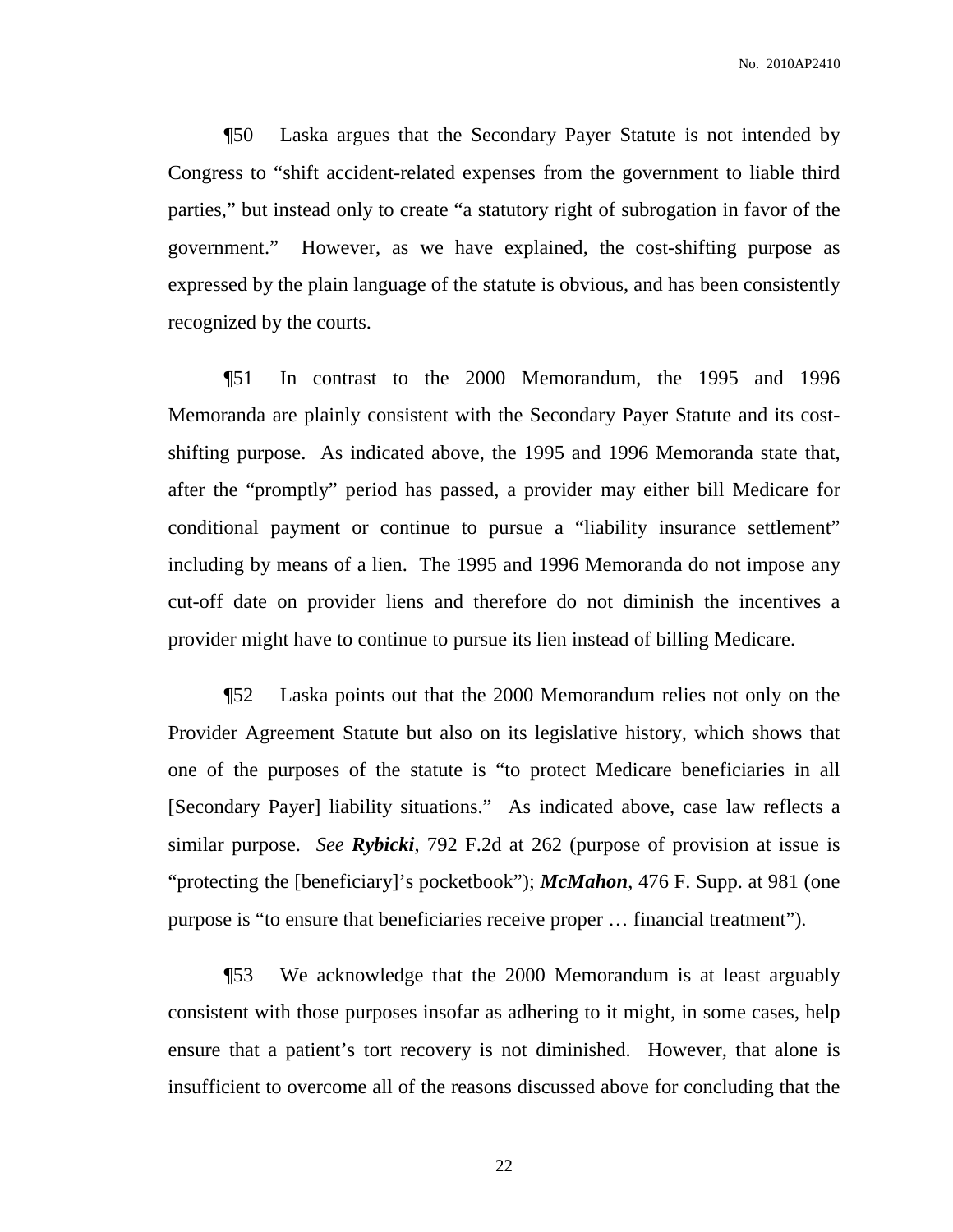2000 Memorandum lacks a reasonable basis to support its interpretation of the law.

¶54 On this topic, we note a gap in Laska's argument. Specifically, Laska does not explain how the bottom line for him would be different if the Hospital had billed Medicare instead of pursuing its lien. That is, Laska does not explain why Medicare could or would not have, in that instance, pursued reimbursement from Laska's tort claims in lieu of the Hospital. *See* 42 U.S.C. § 1395y(b)(2)(B)(ii) (Medicare entitled to recover conditional payments from primary payer if it is shown that the primary payer has responsibility for payment). For all of these reasons, we are not persuaded by the reliance that the 2000 Memorandum and Laska place on the purpose of the Provider Agreement Statute.

¶55 In sum, we conclude that neither the 2000 Memorandum nor Laska provides sufficient reason to conclude that the 2000 Memorandum is a reasonable interpretation of federal law. Laska fails to point to any other federal authority that would bar the Hospital's lien after the Medicare billing period expired. Therefore, we reject Laska's argument that the circuit court erred in its interpretation of federal law.

<sup>&</sup>lt;sup>9</sup> As indicated above, Laska does not develop any argument regarding the made-whole doctrine, and therefore we do not address the topic.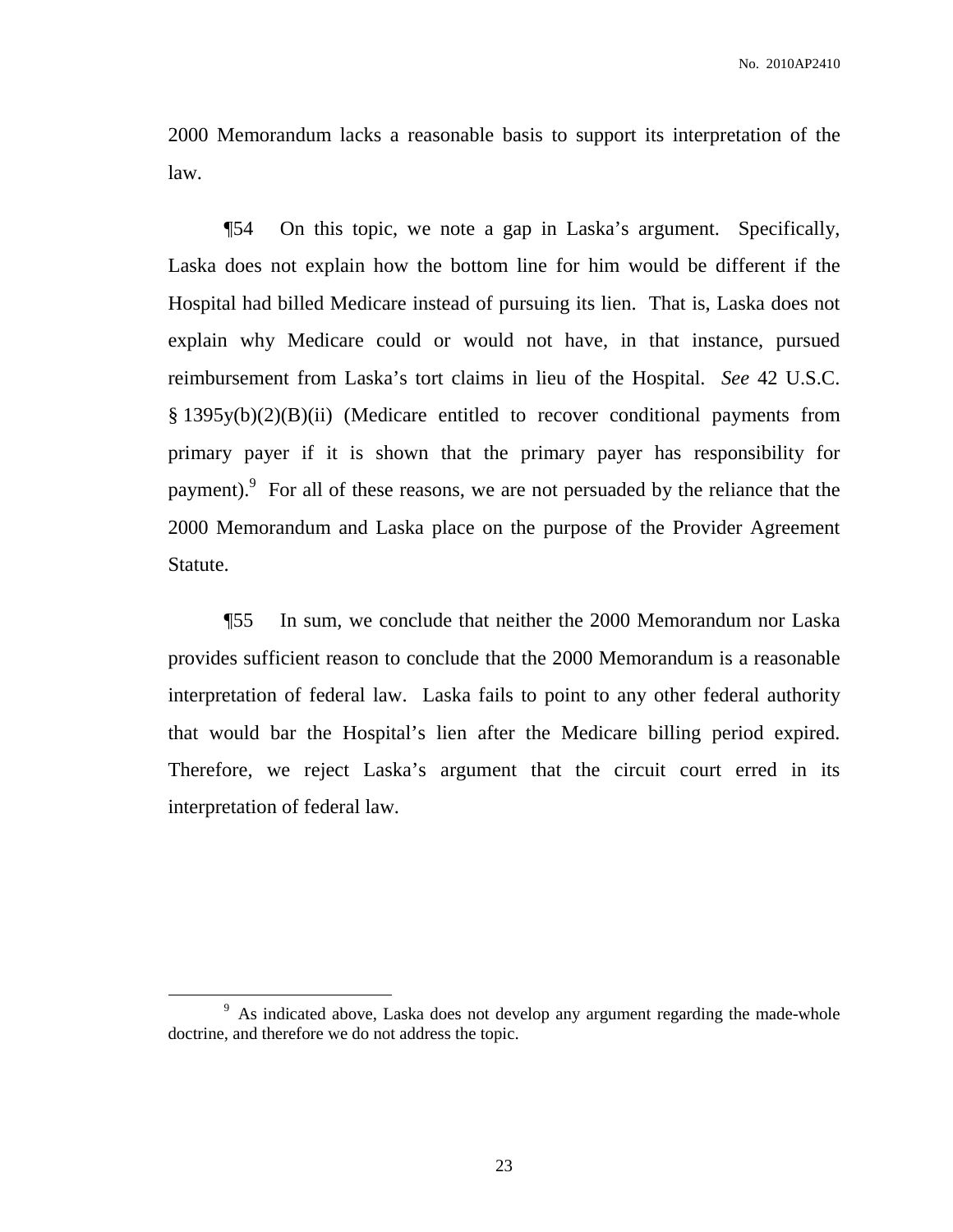## *2. Whether Dorr Bars Enforcement of the Lien*

¶56 We turn to Laska's argument that *Dorr* bars the Hospital's lien. As indicated above, the parties submitted supplemental briefing on whether the supreme court's recent decision in *Gister* affects Laska's *Dorr*-based argument.

¶57 Laska argues in his supplemental briefing that *Gister* "has no bearing on the outcome of this case" and "changes nothing" about our analysis. We explain below why we disagree and why Laska fails to persuade us that *Dorr* bars the Hospital's lien, given that *Gister* limited *Dorr* to its facts. We first summarize *Dorr*, then turn to *Gister* and explain why it defeats Laska's *Dorr*based argument.

# *a. Dorr*

¶58 As in Laska's case, this court's *Dorr* opinion involved a hospital lien under WIS. STAT. § 779.80 against a patient's tort claim. *See Dorr*, 228 Wis. 2d at 432-33. In *Dorr*, however, the patient had medical coverage through a private health maintenance organization (HMO). *See id.* at 430-33. Based on a contracted "per diem rate" flat fee arrangement that the hospital used to charge the HMO for treatment of HMO subscribers, the Hospital recovered less than it would have recovered if it had billed on an "itemized cost basis." *Id.* at 430, 432-33. The hospital filed the lien against the patient's tort claim in an apparent attempt to recover the difference between the per diem rate the HMO agreed to reimburse and the price based on an itemized cost basis. *See id.* at 430, 433.

¶59 In addressing whether the hospital could maintain its lien, we first noted that, "[b]ecause a lien is a right to encumber property until a debt is paid, it presupposes the existence of a debt" of an obligor to a lienholder. *Id.* at 437-38.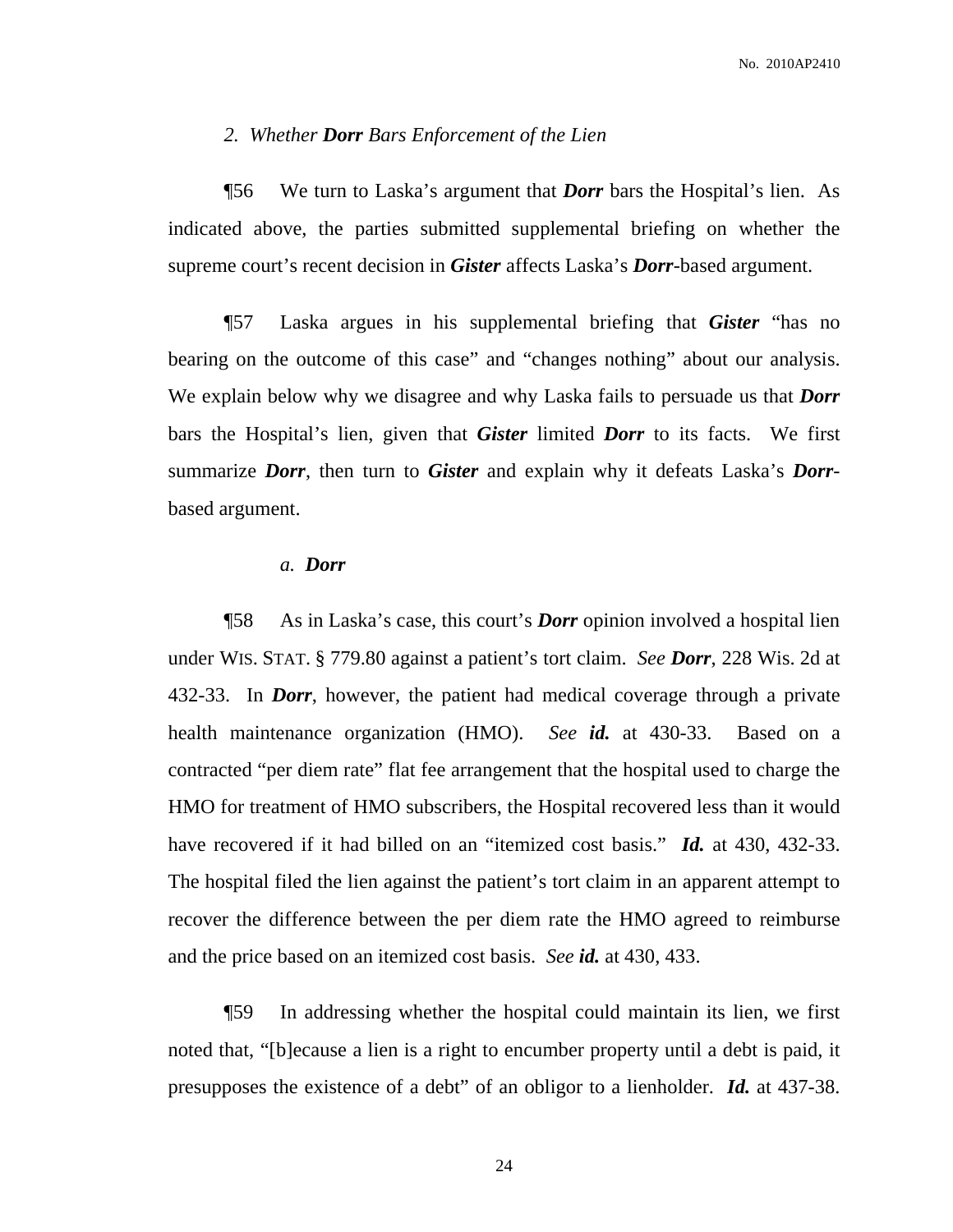We next determined that, under the hospital lien statute, WIS. STAT. § 779.80, the obligor who owes the underlying debt must be a patient who received the hospital's services. *Id.* at 438-39. We further determined that the patient in *Dorr* owed no debt to the hospital. *Id.* at 433, 444. This is because the HMO, and not the patient, was obligated to pay for the patient's medical services, under both (1) a state statute immunizing HMO enrollees from personal liability for the costs of covered health care received and (2) an agreement between the patient's HMO and hospital. *Id.* Therefore, we concluded that the hospital could not impose a lien under § 779.80 against the patient's tort claim. Id. at 431, 444.<sup>10</sup>

# *b. Gister and Laska's Argument*

….

¶60 The patients in *Gister* were not HMO patients but instead were eligible for *Medicaid* (not Medicare). *Gister*, 342 Wis. 2d 496, ¶¶2-4. The hospital in *Gister* pursued liens instead of billing Medicaid for three such patients

**(2)** PROHIBITED RECOVERY ATTEMPTS. No person may bill, charge, collect a deposit from, seek remuneration or compensation from, file or threaten to file with a credit reporting agency or have any recourse against an enrollee, policyholder or insured, or any person acting on their behalf, for health care costs for which the enrollee, policyholder or insured, or person acting on their behalf, is not liable under sub. (1), (1m), or (1p).

<sup>10</sup> The "immunity" state statute in *Dorr v. Sacred Heart Hospital*, 228 Wis. 2d 425, 597 N.W.2d 462 (Ct. App. 1999), WIS. STAT. § 609.91, provides, in part, as follows:

**<sup>(1)</sup>** IMMUNITY OF ENROLLEES AND POLICYHOLDERS. Except as provided in sub. (1m) or (1p), an enrollee or policyholder of a health maintenance organization insurer is not liable for health care costs that are incurred on or after January 1, 1990, and that are covered under a policy or certificate ….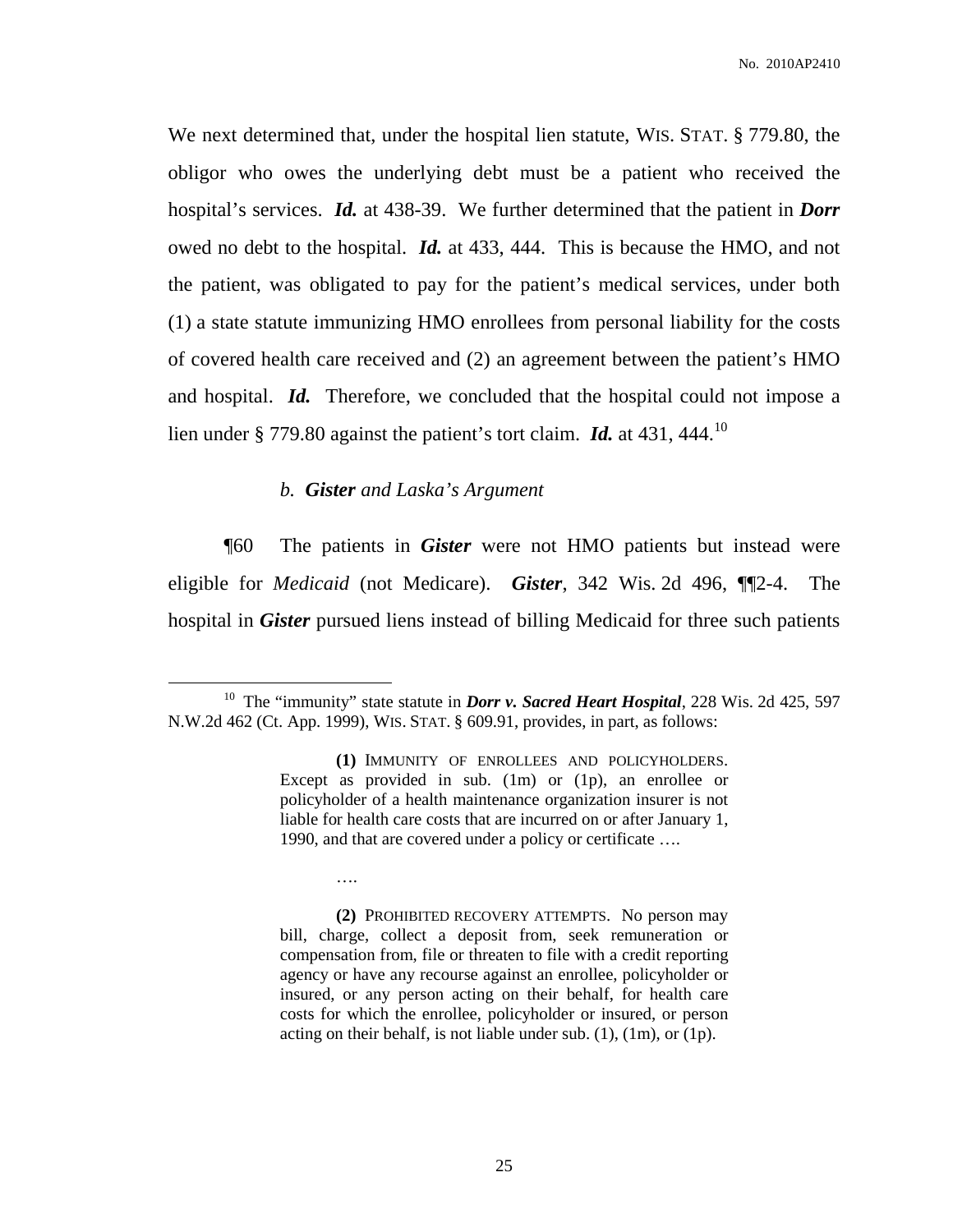with tort claims. *See id.*, ¶¶2-4 & n.2. The *Gister* court concluded that the liens were permissible. *Id.*, ¶2.

¶61 We need not summarize *Gister* in great detail for our purposes here. It is enough to focus on two aspects of *Gister*.

¶62 First, the court in *Gister* expressly "limit[ed] *Dorr* to its facts and expressly reject[ed] any interpretation of the [*Dorr*] decision that finds in it broadly applicable principles of law regarding hospital liens." *Id.*, ¶39. The court explained that "*Dorr* is legally and factually distinguishable … because it involved patients protected by contractual and statutory immunity as the result of an HMO." *Id.*

¶63 Second, *Gister* contains the following directive: "When a court is presented with a challenge to a hospital lien against a settlement between a patient and a third-party tortfeasor and their insurer, it should ask whether the applicable statutory and regulatory framework permit the lien in light of the specific facts of the case." *Id.*, ¶60.

¶64 Laska fails to recognize that *Gister* limited *Dorr* to its facts. Instead, as indicated above, Laska argues that *Gister* has no bearing on the outcome of his case and changes nothing about our analysis. This argument lacks merit because *Gister* limits *Dorr* to the HMO context. It may be true that, after *Gister*, non-HMO patients remain free to argue that there is some statute or contract that makes them directly analogous to the patient in *Dorr*. However, Laska has not developed such an argument here. If Laska means to argue that the Provider Agreement Statute or the Department's 2000 Memorandum interpreting that statute makes his situation directly analogous to *Dorr*, we reject that argument based on our analysis of federal Medicare law above.